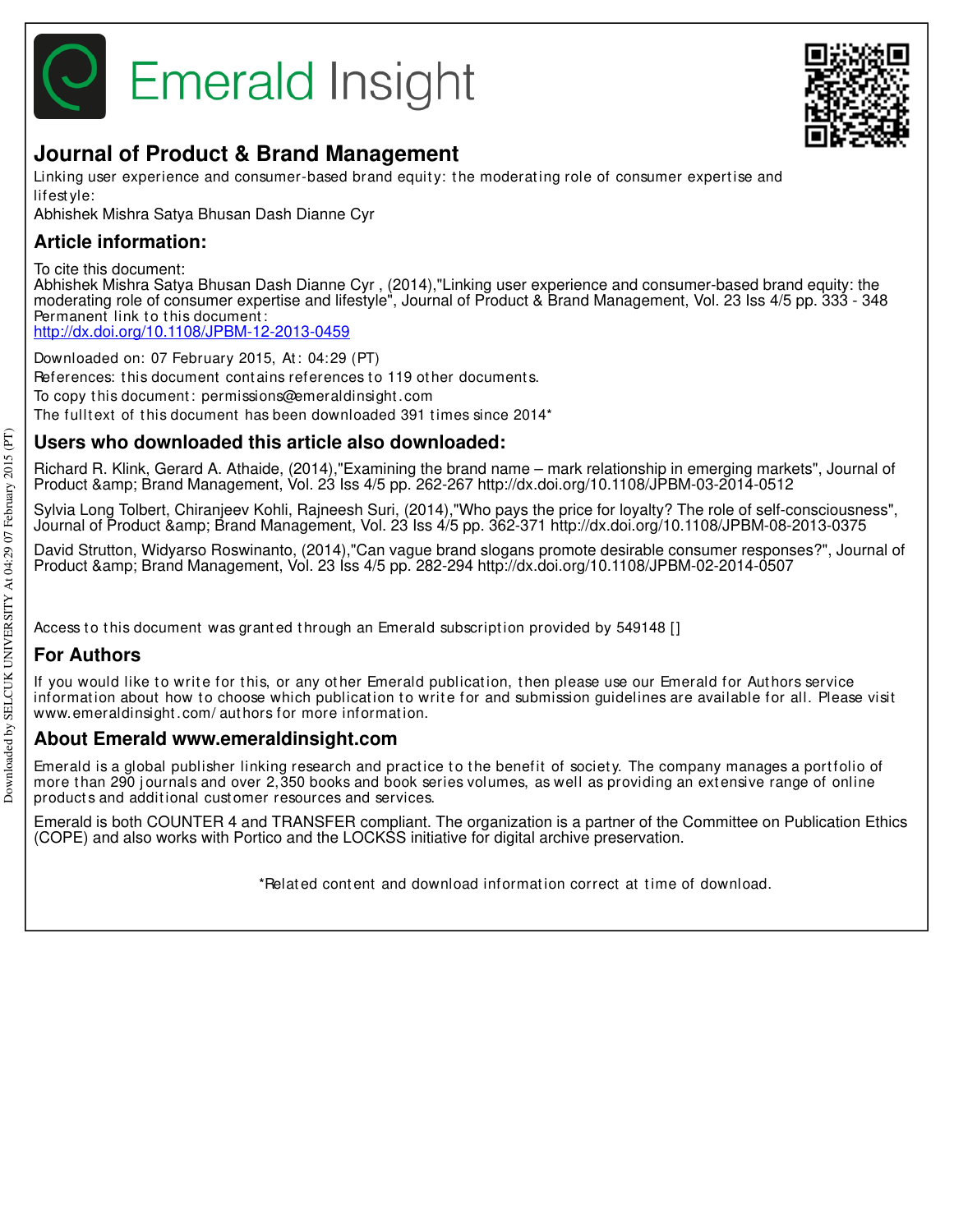# Linking user experience and consumer-based brand equity: the moderating role of consumer expertise and lifestyle

*Abhishek Mishra and Satya Bhusan Dash* Department of Marketing Management, Indian Institute of Management, Lucknow, India, and

*Dianne Cyr*

Beedie School of Business, Simon Fraser University, Vancouver, Canada

## Abstract

**Purpose** – The study aims to explore the buildup of consumer-based brand equity (CBBE) from positive derived experiences. Rewarding experiences with products make a user feel good about their decision to buy and use them. Those feelings get accrued as strong consumer–brand relationship, measured comprehensively by CBBE in marketing literature.

**Design/methodology/approach** – The study is conducted in two phases – exploratory and validation. The exploratory phase involved conceiving a theoretical framework from in-depth literature review. The framework is then validated through a survey-based empirical phase. Smartphones form the context of the work.

**Findings** – The three consumption values used in the study are usability, social value and pleasure in use. Brand equity has been conceptualized and measured as brand association, perceived value, brand trust and brand loyalty. The moderating role of user expertise, as well as lifestyle, was also tested on pleasure derived. Most of the hypothesized relationships between different constructs of experience and brand equity were found significant. Significant evidence for hierarchical formation of brand equity was also established.

**Research limitations/implications** – Lack of evidence of moderation of lifestyle may be ascribed to the validity of the scale used to measure it in the current context and needs to be updated. The study contributes by conceiving experience as a multidimensional framework based on Holbrook's typology, besides validating its relationship to CBBE. Hierarchical formation of brand equity is also a novel contribution.

**Practical implications** – This study provides an indicative guide to marketers with design cues that can provide relevant consumption values in the quest for a positive brand impression. It also provides directions for segmenting the smartphone market based on user expertise for better branding.

**Originality/value** – The study is innovative by relating experience, conceptualized with Holbrook's framework and CBBE – something yet to be seen in the literature.

Keywords Social value, Brand trust, Usability, Brand awareness, Brand loyalty, Social status, Consumer-based brand equity, Experiential branding, Hedonic and utilitarian consumption, Perceived quality

Paper type Research paper

**An executive summary for managers and executive readers can be found at the end of this issue.**

# 1. Introduction

Advent and evolution of interactive digital devices, like smartphones, in consumer's lives translates into variety of day to day experiences, be it information transfusion, communication or even lifestyle portrayal. As a gateway, allowing the user to flux between the real and virtual worlds seamlessly with more control and power, such devices score high on engagement levels (Kim *et al.*, 2013), yet few

The current issue and full text archive of this journal is available at **www.emeraldinsight.com/1061-0421.htm**



Journal of Product & Brand Management 23/4/5 (2014) 333–348 © Emerald Group Publishing Limited [ISSN 1061-0421] [DOI 10.1108/JPBM-12-2013-0459]

studies (Chapman *et al.*, 1999; O'Brien and Toms, 2008) focus on consumers' source of engagement and experiences for this category. Recent work on user's engagement with technology products, proposes motivation, in form of utilitarian, social and hedonic motives, as a conduit for prolonged usage (Kim *et al.*, 2013, 2007). Although these studies provide strong guidelines for measuring consumption experience and its importance to long-term usage, the effect of such positive experiences with the product, on the brand and its relation with the consumer, remains conspicuously unattended.

Extant literature suggests that products, tangible or intangible, are rich sources to vivid experiences (Holbrook and Hirschman, 1982), causing long-term association with products belonging to the contextual brand (Cyr *et al.*, 2006). Such rich and productive experiences convert to favorable brand dispositions, measured most effectively by consumer-based brand equity (CBBE) (Kumar *et al.*, 2013; Biedenbach and Marell, 2010; Ferguson *et al.*, 2010). As a novel attempt, the current study aims to use the experiential value framework as a measure for meaningful consumer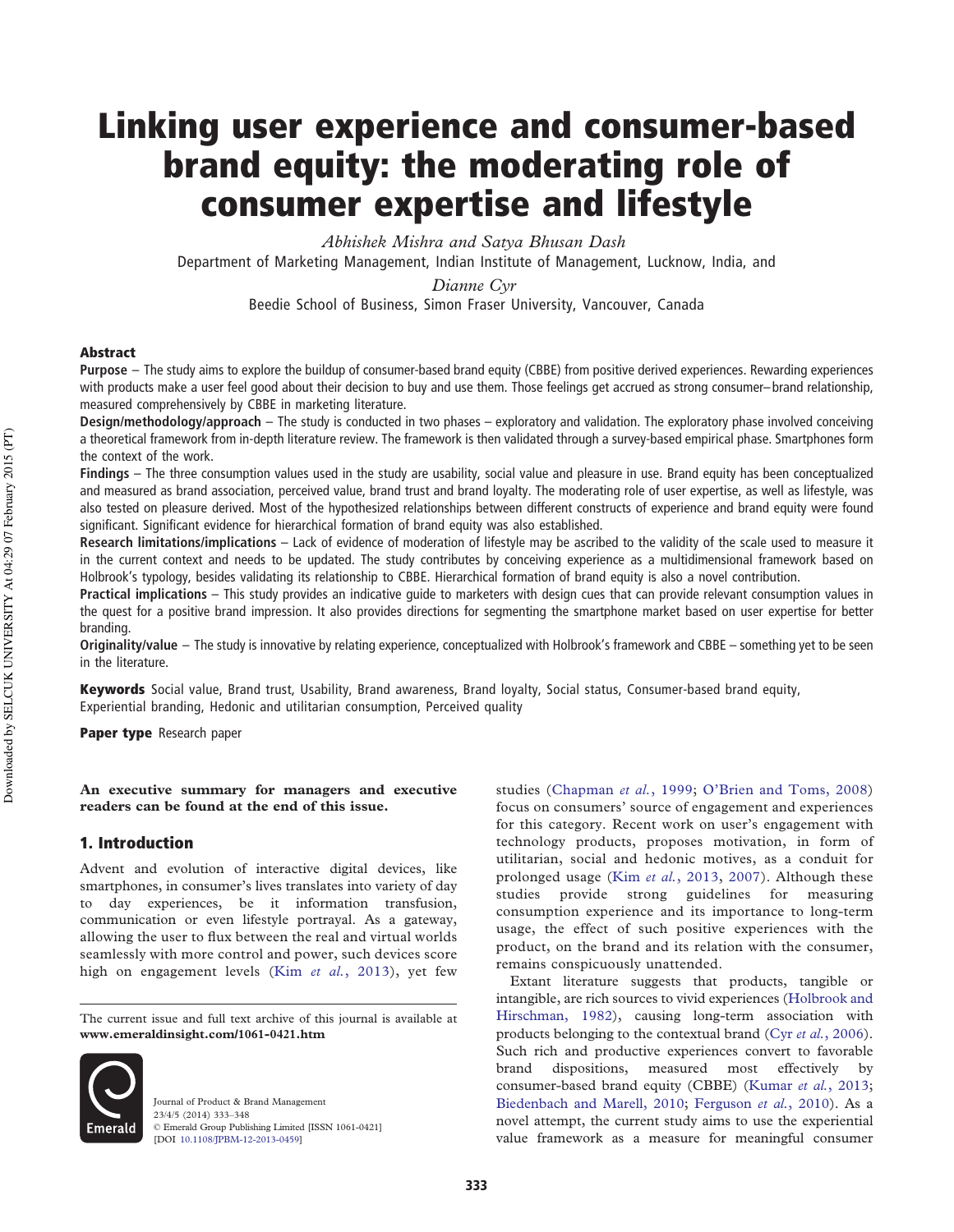experiences and explores its effect on CBBE operationalized as a multi-dimensional framework.

# 2. Research objectives

Extant research suggests there are two distinct ways experiences can shape consumer's brand impressions. First, it is quite possible that brand imageries are imprinted in human memory as elements of conceptual nodes (McClelland, 2000). Undergoing specific experiences with a product may activate the brand element associated with this node. Alternatively, brand associations, themselves, may be engraved in human mind as a variety of other related associations, one of them being a specific product category (Sen, 1999). Irrespective of the mechanism, it seems evident that direct product consumption experiences will influence brand association as well as the consumer– brand relationship (Warlop *et al.*, 2005), something this study explores. The prominent building blocks of the overall model are highlighted next along with the associated research objectives.

#### **2.1 Consumption value and CBBE**

The exploration of the consumption experience builds a path into the concept of consumption value (Holbrook, 1999). Holbrook defined consumption value as an interactive relativistic preference experience composed of three critical values – utilitarian, social and hedonic. While utilitarian value constitutes a mix of perceived usefulness (effectiveness) and perceived ease of use (efficiency) of a device, as theorized by Holbrook (1999), social value points to the experiential component that enhances the consumer's social status and self-esteem (Vigneron and Johnson, 1999). Finally, hedonic value refers to the multitude of emotions and affect experienced by consumers in the form of fun, playfulness and enjoyment (Cyr *et al.*, 2006). These three values are parallel to the three motives for user–smartphone engagement as undertaken by Kim *et al.* (2013).

The concept of CBBE, as a measure of consumer – brand relationship, has been operationalized as a multi-dimensional construct primarily made up of brand association, perceived value, brand trust and brand loyalty in most discussions (Aaker, 1996; Yoo and Donthu, 2001; Netemeyer *et al.*, 2004; Delgado-Ballester and Munuera-Aleman, 2001). Specifically from a product context, these dimensions are critical and have been adopted for a richer and comprehensive understanding of the CBBE formation process for this work. With extant literature pointing toward a strong relation between product consumption experience and consumer – brand association, the first research objective of the study is to explore the relationship between different constructs of experiential value and those of CBBE.

# **2.2 Individual characteristics**

Individual differences play a critical role in affecting the process of consummation pleasurable experiences (Gard *et al.*, 2007; Meehl, 1975). More recently, in the context of digital devices, user expertise and usage lifestyle have been theorized as factors modulating emotions derived from product experiences (Mitchell and Dacin, 1996; Wilska, 2003; Langner and Krengel, 2011). Based on this discussion, the second research objective of the study is to explore the moderating effect of consumer expertise and lifestyle on consumption value development process.

# 3. Literature review and hypotheses

#### **3.1 User experience**

Current literature points at two paradigms exploring user experience – consumption experience and brand experience. In their recent effort, Brakus *et al.* (2009) conceptualize brand experience as one related to brand-related components like brand design, identity, packaging, communications or environment. The critical point of difference between brand experience and consumption experience lies in the multitude of outcomes in experiential context. Brand experience relates to consumer inference about the quality of brand-related stimuli in the product and resulting emotions and feelings, leading to liking of the experience. On the other hand, consumption experience theory takes a more holistic consumer perception-based facets and utilities arising out of product use, without accounting for brand judgments. More so, the consumption value approach (Holbrook, 1996; Mathwick *et al.*, 2001) undertakes perceived experiential value as the central point of consumer's perceived experience. Besides Holbrook's axiology, the value framework has seen two more associated treatments in literature – consumer's functional, symbolic and experiential needs (Park *et al.*, 1986) and consumer values of functional, social, emotional, epistemic and conditional needs (Sheth *et al.*, 1991a, 1991b). Functional, hedonic and social values form the three common denominators in form of consumption values, derived from these three leading frameworks. Owing to the richness and relevance of Holbrook's framework, it has been adopted as the guideline to measure consumption experience in this study.

## **3.2 Dimensions of user experience**

With hardly any research on consumption experience in the smartphone context (Sheng and Teo, 2012), the three experiential values needed transformation suitable to the specific category. Literature outside the marketing domain was analyzed for suitable measures of experiential values, leading us to propose the following three components of consumption experience.

#### *3.2.1 Usability (functional value)*

As an integration of certain qualities inherent in a usable device like efficiency, learnability, memorability, error-reduction and satisfaction (Nielsen, 1993), usability aggregates functional value (Holbrook, 1999), perceived ease of use and usefulness in technology adoption model (TAM) (Davis, 1989; Venkatesh and Brown, 2001) and the utilitarian motive of engaging with smartphones (Kim *et al.*, 2013) into one broad construct. Usability of a device can range from ease of use and assimilation of the device in day-to-day life to facilitating interactions with others, as well as convenience of usage (Hallnäs and Redström, 2002; Church and Oliver, 2011). With utilitarian value well established as an antecedent to continued usage of technology products (Kim and Han, 2011), the importance of usability in determining overall experience and its aftereffects on a brand needs to be investigated.

# *3.2.2 Social value*

Holbrook (1999) defines social value as one that occurs when one's own consumption behavior serves as a means to shaping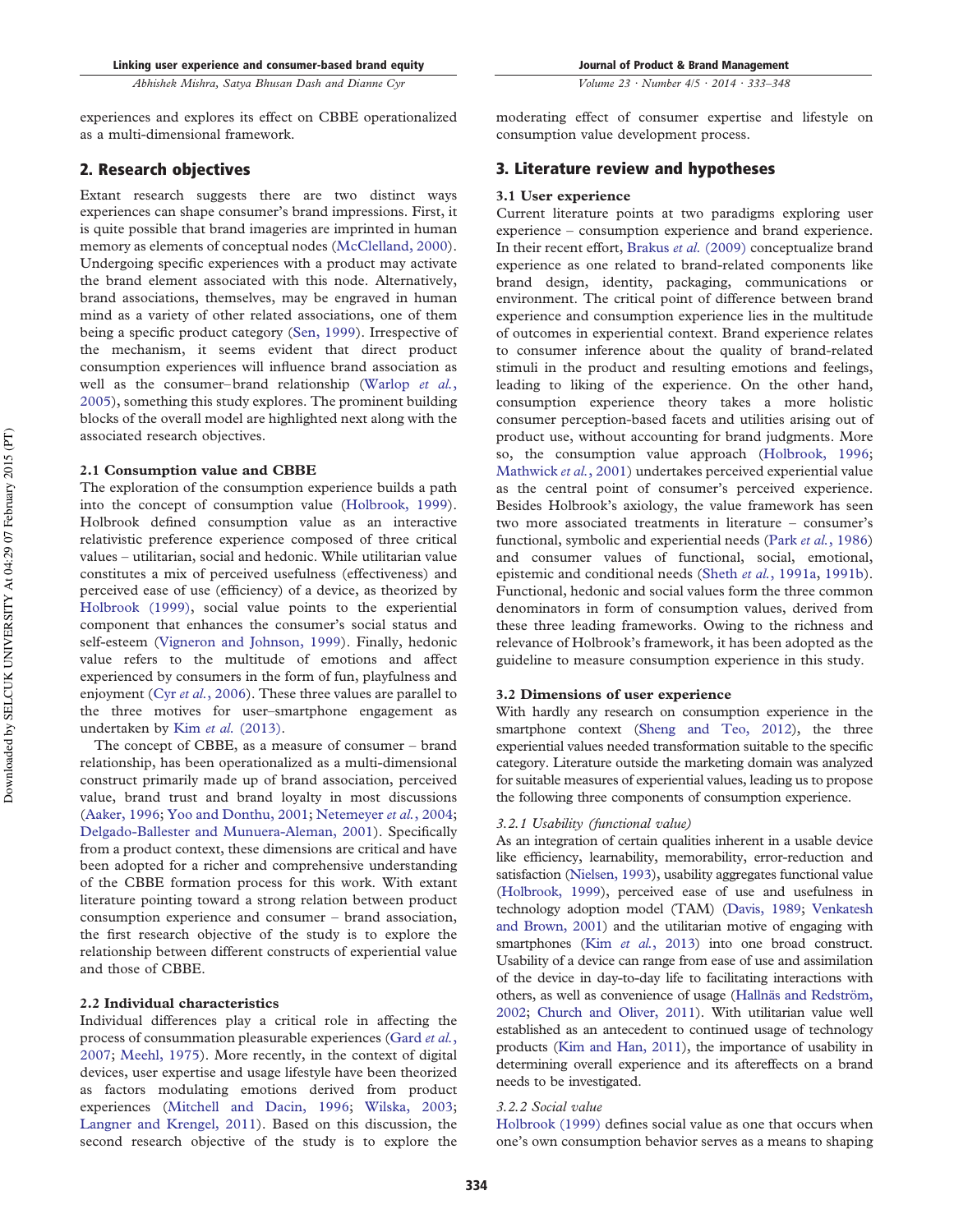*Volume 23 · Number 4/5 · 2014 · 333–348*

the responses of others. Products are an established pedestal and source of social interpretation and impressions (McDonagh *et al.*, 2002). In the social – cognitive view, interactions with environment have a direct bearing on expectations about the likely outcomes of future consumption behavior (Bandura, 1986). It represents the same process that describes the relationship among benefits sought, usage behavior and benefits obtained (Palmgreen *et al.*, 1985). Thus, apart from their functional character and diverse design<br>configurations of their elements, smartphones are configurations of their elements, smartphones are instrumental in portraying peoples' values and personality and help showcase social status (Seva and Helander, 2009). Social value has been placed prominently across all consumption value theories conceived today, more prominently Holbrook (1999) and Sheth *et al.* (1991a, 1991b).

# *3.2.3 Pleasure in use (hedonic value)*

Jordan (1998) posited that a product not only needs to be usable but also pleasurable. A product, through its semantic expression, creates an association with the user and leads to emotional value (Crilly *et al.*, 2004). The concept is close to consummatory experience of pleasurable stimuli (Gard *et al.*, 2007) – emotions expressed when people get what they want. However, the concept of emotion as a part of pleasure is still under scrutiny. While, on one hand, pleasure in use is just considered in the narrow confines of enjoyment (Cyr *et al.*, 2006), others consider pleasure as one of the many taxonomies of emotions and hence, used interchangeably (Russell and Lanius, 1984). We define pleasure in use as an end state of experience where elicitations of positive feelings due to device usage cause the user to feel pleasure and a state of flow (Jordan, 1998, Carù and Cova, 2003).

# **3.3 Consumer-based brand equity**

Richer than any other measure for a consumer's brand impression and adoption, CBBE is considered imperative in developing sustainable competitive advantage for the firm and is important in creating a point of differentiation to achieve

**Table I** Dimensions of brand equity in the literature

competitive advantages (Yoo *et al.*, 2000). CBBE has been proposed to be a multi-dimensional construct subsuming all the major measures of different levels of brand performance constituting a significant component of the study model (Aaker, 1996). Four dimensions of CBBE have been found to be most elaborated in literature (as highlighted in Table I) and, consequently, have been taken forward for the current study.

# **3.4 Hypotheses development**

To better understand the relation between consumption experience and CBBE as an outcome of our focused literature review, leading to elaboration of the various research variables in the context of the present study, we propose a theoretical framework. Twenty research hypotheses depicting the relationships among the nine research variables have been highlighted in Figure 1.

# *3.4.1 Usability and CBBE*

Usability of a product enables the user to consume it in the most suitable way and creates an association with the brand of the product (Kuhn *et al.*, 2008). While interacting with the product, the consumer undergoes problem-solving experiences and, contingent on a positive outcome of the situation, may endear the product to the user (Schmitt, 1999). A fruitful interaction with such a complex, yet facilitative, product makes it extremely usable for the user. In turn, the associate brand gets to be perceived as one making innovative products, seconding as life companions. As a consequence, one of the outcomes of such thought-provoking usable experiences is a positive imagery of the brand (Chang and Chieng, 2006), leading us to propose:

*H1*. A higher consumer perception of usability strengthens brand association.

The direct relation of usability and perceived value is confusing at best in literature. While Park *et al.* (2006)

|                                 | <b>Dimensions</b>                                                              |                           |                       |                         |                                                           |  |  |  |  |
|---------------------------------|--------------------------------------------------------------------------------|---------------------------|-----------------------|-------------------------|-----------------------------------------------------------|--|--|--|--|
| Context                         | <b>Brand</b><br>association                                                    | <b>Perceived</b><br>value | <b>Brand</b><br>trust | <b>Brand</b><br>loyalty | Author(s)                                                 |  |  |  |  |
| General<br>General              |                                                                                |                           |                       |                         | Aaker (1991)<br>Keller (1993)                             |  |  |  |  |
| <b>Television</b><br>General    |                                                                                |                           |                       |                         | Lassar <i>et al.</i> (1995)<br>Aaker (1996)               |  |  |  |  |
| Camera, TV                      |                                                                                |                           |                       |                         | Yoo et al. (2000)                                         |  |  |  |  |
| <b>Sweaters</b><br>Paste, Jeans |                                                                                |                           |                       |                         | Faircloth et al. (2001)<br>Netemeyer et al. (2004)        |  |  |  |  |
| Mobile<br>Cars, TV              |                                                                                |                           |                       |                         | Srinivasan and Moorman (2005)<br>Pappu and Quester (2008) |  |  |  |  |
| TV, AC<br><b>Electronics</b>    |                                                                                |                           |                       |                         | Yasin et al. (2007)<br>Chen (2007)                        |  |  |  |  |
| <b>Shampoo</b>                  |                                                                                |                           |                       |                         | Delgado and Munuera (2005)                                |  |  |  |  |
| <b>Computers</b><br>Car         |                                                                                |                           |                       |                         | Wang <i>et al.</i> (2008)<br>Tolba and Hassan (2009)      |  |  |  |  |
| B2B                             |                                                                                |                           |                       |                         | Rauyruen <i>et al.</i> (2009)                             |  |  |  |  |
|                                 | Note: Shaded area suggests the presence of elements of Brand Equity in a study |                           |                       |                         |                                                           |  |  |  |  |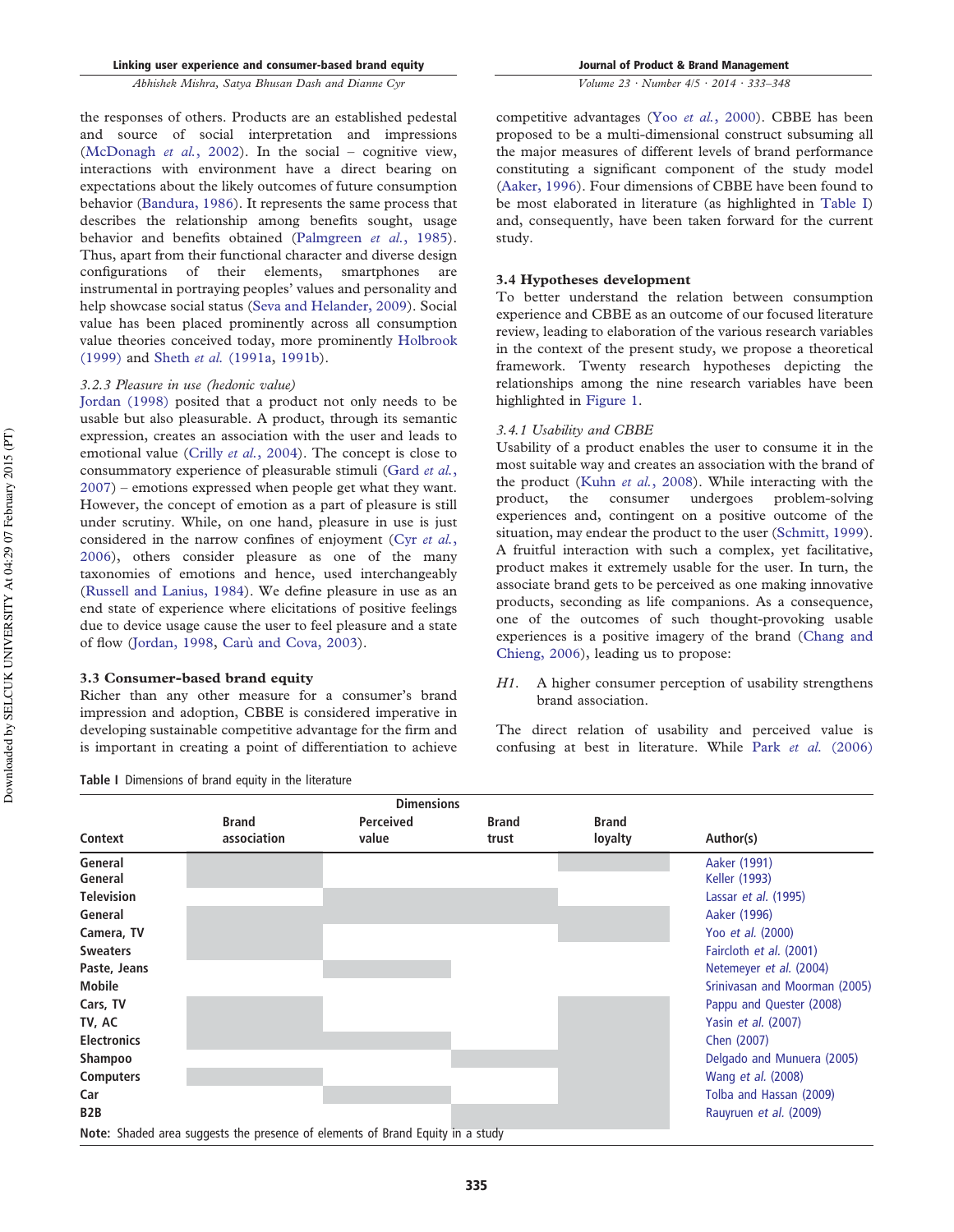# Figure 1 Overall model



proposed brand perception to have an effect on the perceived usability, Bolchini *et al.* (2009) and Ben-Bassat *et al.* (2006) validated that usability has a positive effect on perceived value. Hassenzahl (2004) postulates that products, as a means to an end, make us interpret them as more usable if they help us achieve our goals. The sense of goal achievement, in turn, increases its perceived economic value. With this logic, we adopt the causality to flow from product to the brand and propose:

*H2*. A higher consumer perception of usability enhances the perceived value of the brand.

# *3.4.2 Social value and CBBE*

Keller and Lehmann (2003) opine that social approval is also an important driver of building brand equity, by generating brand meaning for the consumer and thus, a positive brand association. If a smartphone design enhances the owner's social status, the respect gained on the basis of brand ownership in a referent community positively affects the user brand association (Muniz and O'Guinn, 2000). Status goods, like certain smartphones, are prestige brands in highly visible categories which allows the product to overtly signal the owner's socio-economic status (Charles *et al.*, 2007). Luxury brands are, hence, highly desirable by people, as they have an association matching that description. Hence we propose:

*H3*. Higher accrued social value has a positive effect on consumer's brand association.

Brands act as signals of unobservable product quality, and brand trust is one of the key determinants for this signal to convey the intended information (Rao and Ruekert, 1994). The embedded symbolic meaning can lead to brands being positioned globally with a premium value (Steenkamp *et al.*, 2003). Prestige of the brand ultimately serves as a signal of symbolism, attracting consumers who wish to enhance their social status (Baek *et al.*, 2010). Such global brands are quite likely to be perceived as trustworthy (Kapferer, 1992). Even from the brand trust theory perspective, perception that a

product is acceptable in society, giving it a certain social acceptance, increases brand trust in the eyes of the consumer. Hence we propose:

*H4*. Higher accrued social value has a positive effect on consumer's brand trust.

#### *3.4.3 Pleasure in use and CBBE*

Emotional attachment, as an output of positive experiences, is the foundation stone of strong CBBE (Lassar *et al.*, 1995). Experiences are sensations, feelings, cognitions and behavioral responses evoked by brand-related stimuli. Over time, brand experiences may result in emotional bonds. These emotional connections, then, become the catalyst of consumer relationship with the brand (Babin *et al.*, 1994; Mano and Oliver, 1993; Muniz and O'Guinn, 2000). Brand associations are stored in human memory as sensory impressions like cognitive blueprints of physiological experiences of touch, sound, taste, etc. (Marks, 1996). Brand emotions are non-verbal appraisals of brand-related experiences causing brand associations to be stored in memory as emotional impressions. Emotional experiences facilitate the creation and reinforcement of consumer associations with a brand, enhancing its imagery (Chang and Chieng, 2006). We, thus propose:

*H5*. Higher pleasure in use enhances the consumer's brand association.

Strong feelings result from contact and interaction, and they develop over time, leading to perceived superiority or inferiority of a product/service (Schmitt, 1999). In extant literature, consumer's emotional experience has been found to affect perceived value (Helkkula and Kelleher, 2010). This is because a great experiential value in form of usability and social value makes the product usage pleasurable, justifying the economic sense of buying and using the product/service (Duman and Mattila, 2005). In a separate treatment, Sweeney and Soutar (2001) conceptualize economic value as a sub-dimension of overall perceived value, which also includes usage pleasure. Either way, the two concepts are expected to be strongly linked and we, thus, propose:

*H6*. Higher pleasure in use enhances the consumer's perceived value of the brand.

A pleasurable experience of a user has a profound effect on not only brand association and perceived value but also trust and loyalty. Chaudhari and Holbrook (2001) found that affect generated, while using a brand, has strong consequences on brand trust and loyalty, later concurred by Brakus *et al.* (2009). While Garrett (2003) posited that product design creates emotional bonds with consumers leading to loyalty, Noble and Kumar (2008) modeled emotional value to be a primary determinant of brand trust and loyalty. Similarly, Petruzzellis (2008) reported that emotional ties with a product reinforces both trust and loyalty of the contextual brand. We, thus, postulate:

- *H7*. Higher pleasure in use enhances the consumer's brand trust.
- *H8*. Higher pleasure in use enhances the consumer's brand loyalty.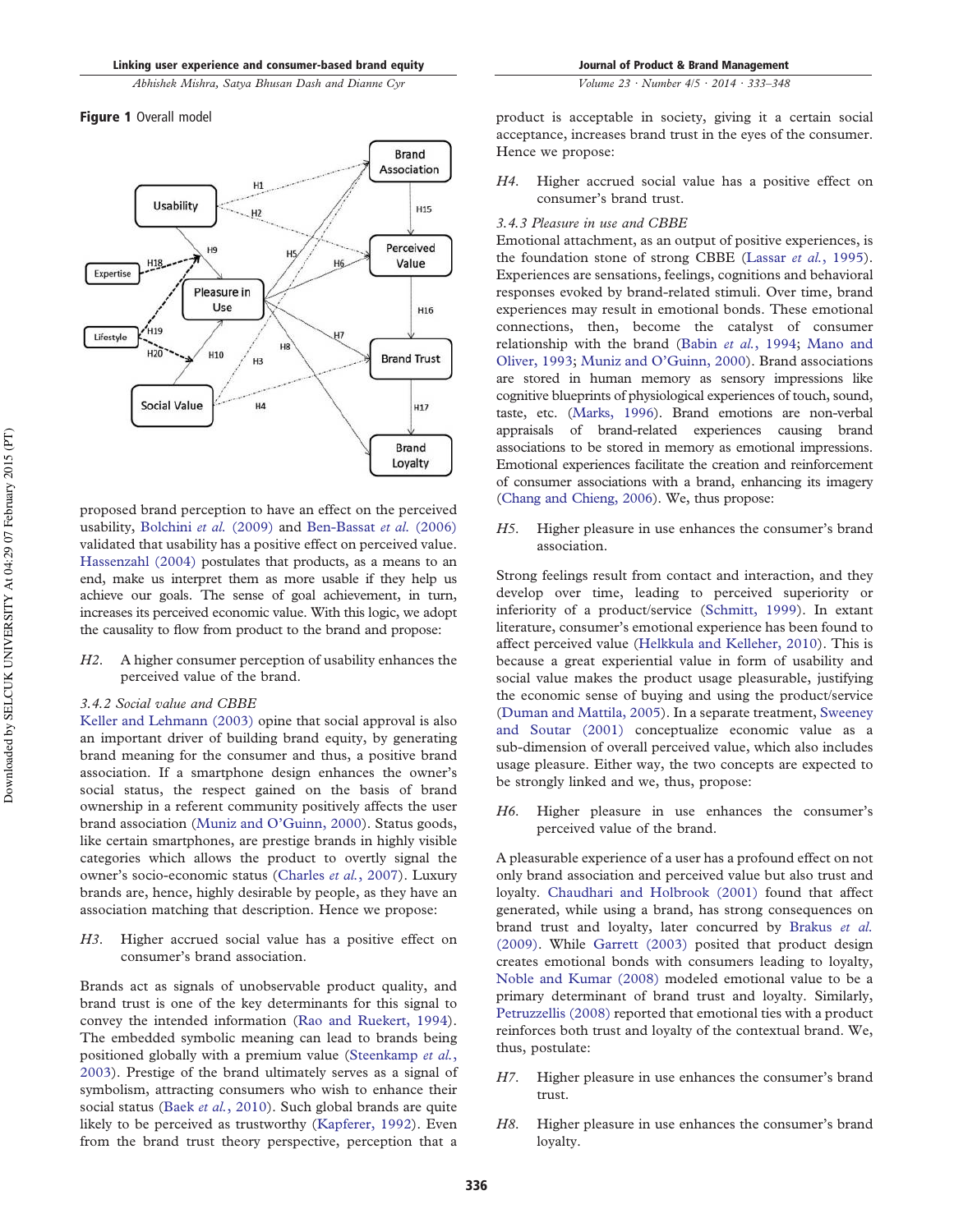*Volume 23 · Number 4/5 · 2014 · 333–348*

#### *3.4.4 Hierarchical creation of user experience*

There is an interesting debate in literature about the relationship among the values in Holbrook's framework, whether they are co-present or have a sequential relationship (Sánchez-Fernández and Iniesta-Bonillo, 2007). While Holbrook conceived consumption values to be co-present, the customer-value hierarchy, proposed by Woodruff and Gardial (1996), relates the use situation (personal or social) to achievement of user goals, leading to positive or negative emotions. Young and Barbara (1975) proposed the means-end chain of Product Benefit  $\rightarrow$  Functional Benefit  $\rightarrow$ Practical Benefit  $\rightarrow$  Emotions, supporting the conjecture that a highly functional product is capable of generating certain emotions in users. Similarly, the concept of emotional usability, proposed by Kim and Moon (1998), supports the premise that usability does lead to enjoyment and fun, making us postulate:

*H9*. Higher consumer's perception of usability increases the pleasure in use.

The affect theory of social exchange clearly indicates how possessions modulate social interactions leading to emotions for the owner (Lawler, 2001). Those emotions may be positive or negative, depending on the quantum and direction of the social response to the product. In the context of prestige products like smartphones, emotional value has been recognized as an important outcome of the perceived social value (Dubois and Laurent, 1994). Extant literature has constantly identified emotional responses, like sensory pleasure or excitement, associated with social consumption of such products (Roux and Floch, 1996). We, thus, hypothesize:

*H10*. Higher accrued social value leads to an increase in the pleasure in use.

#### *3.4.5 Mediating role of pleasure*

Emotional value, as measured by pleasure, is a clear aftermath of both utilitarian and social consumption of products by users, as hypothesized above. From a brand perspective, Chitturi *et al.* (2008) have shown that post-consumption emotions are a mediating link between utilitarian benefits and behavioral brand loyalty. Similarly, Chaudhari and Holbrook (2001) established brand affect as a mediator between consumption values and brand trust and loyalty. Additionally, our hypotheses clearly point out that pleasure in use acts as the bedrock for formation of CBBE, being related to all four dimensions of brand equity, as well as usability and social value. With the available literature pointing to the possible mediating role of pleasure between experiential values and higher brand equity dimensions (trust and loyalty), we suggest the following additional hypotheses:

- *H11*. Pleasure in use mediates the relationship between perceived usability and brand trust.
- *H12*. Pleasure in use mediates the relationship between perceived usability and brand loyalty.
- *H13*. Pleasure in use mediates the relation between social value and brand trust.

*H14*. Pleasure in use mediates the relation between social value and brand loyalty.

#### *3.4.6 Hierarchical CBBE formation*

There is a stream of recent literature that considers brand equity as a sequence of components developed from a lower level of brand awareness to a higher level of brand loyalty (Biedenbach and Marell, 2010; Kumar *et al.*, 2013). For example, Chaudhari and Holbrook (2001) found that brand trust affects brand loyalty. Similarly, Pappu and Quester (2008) have empirically established the causal link among brand awareness, association, perceived value and brand loyalty. Further, Yoo *et al.* (2000) also suggest a possible causal link between different dimensions of CBBE. Extant brand equity literature clearly embosses brand association and perceived value as attitudinal components of brand equity with trust and loyalty as behavioral components, with the two being linked in a causal relation. Adopting this modern paradigm of sequential brand equity formation process, we propose the following hypotheses:

- *H15*. Stronger consumer brand association enhances the perceived brand value.
- *H16*. Higher perceived brand value reinforces the consumer's trust in the brand.
- *H17*. Higher consumer brand trust leads to a stronger brand loyalty.

#### *3.4.7 Moderating role of expertise*

Expertise is defined as the capability of doing specific tasks efficiently and effectively (Alba and Hutchinson, 1987). Different consumers have different cognitive faculties, and thus, have to exert differential mental efforts while using complex products (Einhorn and Hogarth, 1981; Hoyer, 1984; Payne, 1976; Russo and Dosher, 1983). Experts have, generally, a better developed conceptual understanding and are better equipped to understand product information and, thus, prefer more functional elements compared to novices (Johnson and Kieras, 1983; Kekre *et al.*, 1995). Because affect is a concomitant outcome of achieving usability, it is expected that a user's expertise will have a moderating role of affect generation based on perceived usability during product consumption. We, therefore, propose:

*H18*. Experts derive more pleasure in use from usability compared to novices.

#### *3.4.8 Moderating role of lifestyle*

Consumption today is not just buying a product but has become more as a means of self-expression and individual identity creation (Gabriel and Lang, 2008). Post-modern consumption styles have tilted toward more youthful experiences, especially with technology products, involving people in more of fun and play experiences (Langman, 1992). Smartphones have become an important ingredient in the lifestyle of users as people look for congruence between the symbolic meaning of the product and their own ways of looking at life in general. Lifestyle of users defines the roles users play at different point of time and thus affects adoption and usage (Blinkoff, 2001). Modern consumption today has become more aestheticized with more emphasis on sensory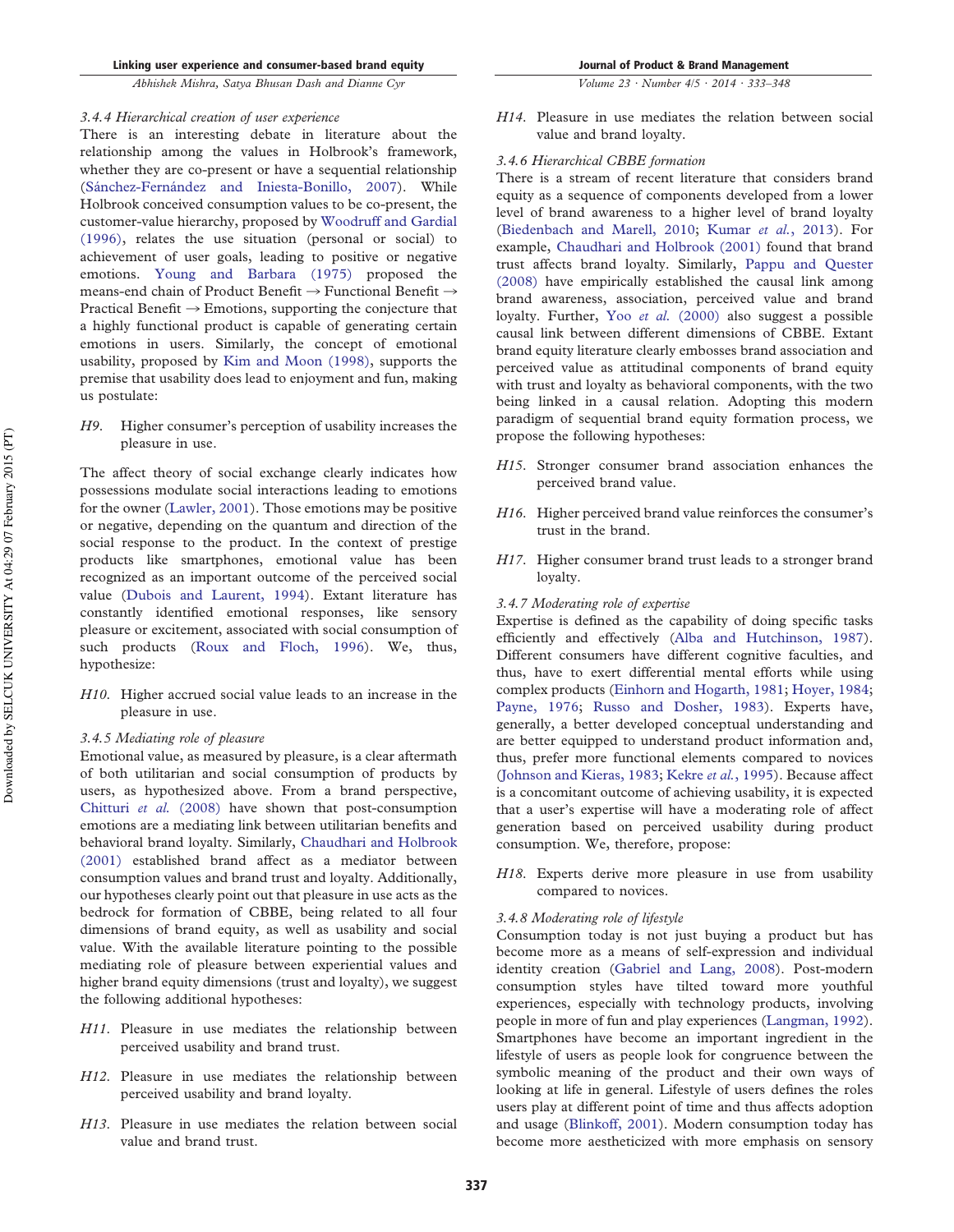aspects of the products for user experiences like social image and usage pleasure derived from it. We thus expect lifestyle, more precisely in terms of usage of smartphones, to be a moderator in the buildup to user experience and propose:

- *H19*. Consumer lifestyle moderates the relation between usability and pleasure in use.
- *H20*. Consumer lifestyle moderates the relation between social value and pleasure in use.

# 4. Research methodology

#### **4.1 Measurement of constructs**

The measurement of all the constructs in the study was done using empirically well-established scales. The items of the scales were suitably modified to fit the context. Appendix highlights the items used in the scale as well as their source. All the items were anchored on a five-point "agree-disagree" Likert scale. Higher granularity of seven or nine anchors was avoided to reduce the overall response time of the questionnaire, without having to compromise on the overall data characteristics (Dawes, 2008). Expertise was measured by four separate scales adopted from four different sources, as none of them individually measure self-reported expertise effectively (Mitchell and Dacin, 1996). Consequently, expertise was treated as a formative measure with an average score of the four scales taken to measure it. The treatment of lifestyle variable, measured by a 17-item scale to capture mobile usage, for moderation test is elaborated later.

#### **4.2 Sample and data collection**

We used an online survey method using Facebook Advertisement. With  $> 90$  per cent of smartphone owners in India active on Facebook, as claimed by the site, it represents a suitable repository of respondents to be targeted randomly using the site's ad-impression algorithm. We planted an advertisement, with a link to our online questionnaire, which ran for four months (July-October 2013) targeting owners of smartphones on the site. At the end of the campaign, 22,376 people clicked on the advertisement and reached the questionnaire. Out of those, 802 people filled the questionnaire, 68 of which were incomplete and rejected. Finally, we ended up with a total of 744 completed questionnaires and a cumulative response rate of 3.3 per cent which is acceptable in an online data collection process (Dillman, 2000).

#### **4.3 Validation of measures**

Because all the measures in the main model (excluding the moderators) used standard scales, without any new items added to them, no pretesting was required. Before examining the structural relationships, the measurement model was tested for the reliability and validity of items and constructs. This process is in accordance with Anderson and Gerbing (1988) recommended two-step approach. The results of the confirmatory factor analysis (CFA) have been presented in Table II. The fit indices obtained from the CFA represented a reasonable fit with normed fit index (NFI), incremental fit index (IFI) and comparative fit index (CFI) values of 0.85, 0.86 and 0.86, respectively. The root mean square error of approximation (RMSEA) and root mean square residual (RMR) presented a good measurement model picture with values of 0.08 and 0.07, respectively.

To test the internal consistency of the items used to measure each construct, composite reliability (CR) and alpha values have been examined. The value of composite reliability was calculated from the formula given by Hair *et al.* (2006). It is evident that for all the constructs, both CR and Cronbach's alpha are more than the recommended value of 0.70 (Nunnally, 1978). Convergent validity was established by examining the loadings of each item. Items with loadings 0.50 and having significant cross-loadings were dropped from further analysis (Costello and Osborne, 2011; Tabachnick and Fidell, 2007).

Discriminant validity was checked with recommendations of Fornell and Larcker (1981) where average variance extracted (AVE) for each construct was compared to the squared correlation of the construct in question. Table III depicts that none of the squared correlations were found to be exceeding the AVE for any particular construct, thus, establishing discriminant validity.

For a more stringent test, the correlation between the two variables was a priori fixed at 1.0. The chi-square value of difference is estimated between this restricted model and an unrestricted CFA model (Anderson and Gerbing, 1988). On comparing the original unrestricted model with every restricted model, all the cases have shown a significantly poorer fit (i.e.  $\Delta \chi^2$  (1) > 3.84), indicating sufficient discriminant validity.

# 5. Results

#### **5.1 Structural model**

The structural model was tested using a hybrid model path analysis involving both measurement model (with only retained items), as well as the structural model. The model fit was satisfactory with IFI of 0.86, CFI at 0.86, NFI at 0.85 and Parsimony Ratio of 0.90. RMSEA obtained was 0.09 and RMR at 0.07. The fit measures were expected to be lower, as complete disaggregation models capture more information but return lower fit measures, as compared to partially aggregated path analysis (Bagozzi and Heatherton, 1994). Figure 2 summates both the measurement and structural model findings.

Looking at the individual hypothesis, we find that all of them are supported, except one. Table IV summarizes the results for different hypotheses.

#### **5.2 Mediation test**

The study additionally proposed the mediation effect of pleasure in use between the relation of usability/social value and brand equity dimensions of trust and loyalty. Direct effects of usability to both brand trust and brand loyalty were insignificant. However for social value, the direct effect on brand trust is significant while that on brand loyalty is not. The indirect effects were found significant for all the above relationships. Based on effects, it can be estimated that pleasure in use fully mediates the relationship between usability and both brand trust and loyalty, as well as that between social value and brand loyalty but only partially mediates the relation between social value and brand trust. For a more stringent test, path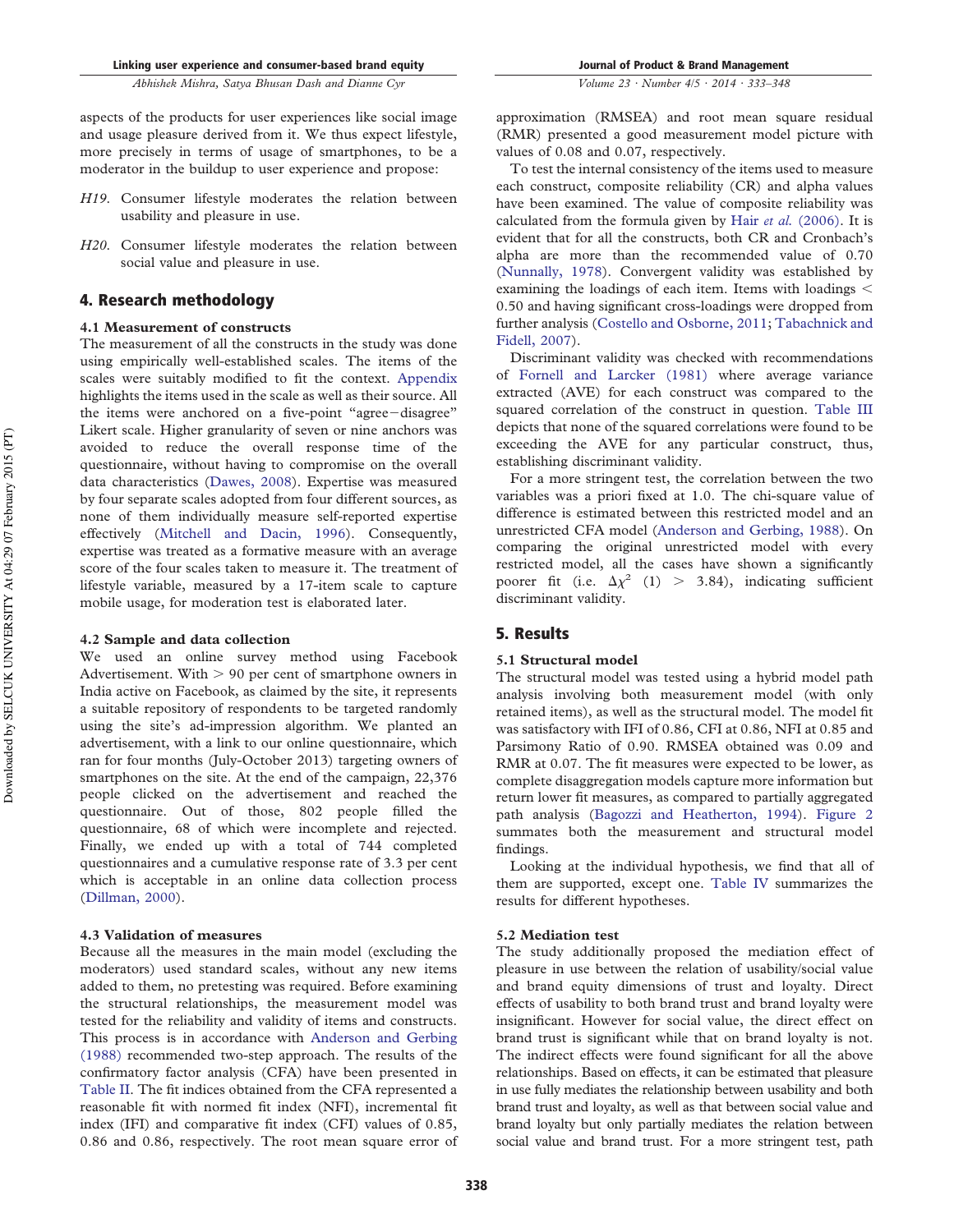*Volume 23 · Number 4/5 · 2014 · 333–348*

#### **Table II** Item descriptive

|  |  | CFA ( $\chi^2$ = 2431.5, df = 329, p = 0.00, NFI = 0.85, IFI = 0.86, CFI = 0.86, RMSEA = 0.08, RMR = 0.07) |  |
|--|--|------------------------------------------------------------------------------------------------------------|--|
|--|--|------------------------------------------------------------------------------------------------------------|--|

|                          |                 |      | <b>Standard</b> |         |         |           |            |         |
|--------------------------|-----------------|------|-----------------|---------|---------|-----------|------------|---------|
| <b>Measure</b>           | Item            | Mean | deviation       | Loading | p-value | <b>CR</b> | <b>AVE</b> | C-alpha |
| <b>Usability</b>         | US <sub>2</sub> | 4.48 | 0.71            | 0.63    | 0.00    | 0.88      | 0.54       | 0.83    |
|                          | US3             | 4.17 | 0.91            | 0.63    | 0.00    |           |            |         |
|                          | US5             | 4.27 | 0.97            | 0.80    | 0.00    |           |            |         |
|                          | US7             | 4.24 | 0.84            | 0.64    | 0.00    |           |            |         |
|                          | US9             | 4.44 | 0.86            | 0.81    | 0.00    |           |            |         |
| Social value             | SV1             | 3.97 | 1.15            | 0.80    | 0.00    | 0.95      | 0.81       | 0.92    |
|                          | SV <sub>2</sub> | 3.74 | 1.20            | 0.86    | 0.00    |           |            |         |
|                          | SV3             | 3.88 | 1.14            | 0.92    | 0.00    |           |            |         |
|                          | SV4             | 3.72 | 1.22            | 0.87    | 0.00    |           |            |         |
| <b>Pleasure</b>          | PU <sub>2</sub> | 4.12 | 1.06            | 0.88    | 0.00    | 0.95      | 0.62       | 0.93    |
|                          | PU3             | 4.16 | 0.99            | 0.87    | 0.00    |           |            |         |
|                          | PU4             | 3.98 | 0.97            | 0.83    | 0.00    |           |            |         |
|                          | PU5             | 4.15 | 1.01            | 0.92    | 0.00    |           |            |         |
| <b>Brand association</b> | BA1             | 4.49 | 0.88            | 0.75    | 0.00    | 0.85      | 0.61       | 0.79    |
|                          | BA <sub>2</sub> | 4.25 | 0.82            | 0.73    | 0.00    |           |            |         |
|                          | BA3             | 4.55 | 0.79            | 0.78    | 0.00    |           |            |         |
| <b>Perceived value</b>   | PV1             | 3.96 | 0.99            | 0.78    | 0.00    | 0.86      | 0.63       | 0.80    |
|                          | PV <sub>2</sub> | 4.06 | 1.09            | 0.97    | 0.00    |           |            |         |
|                          | PV4             | 4.40 | 0.78            | 0.54    | 0.00    |           |            |         |
| <b>Brand trust</b>       | BT <sub>2</sub> | 3.86 | 1.05            | 0.79    | 0.00    | 0.91      | 0.62       | 0.89    |
|                          | BT <sub>3</sub> | 3.78 | 0.93            | 0.64    | 0.00    |           |            |         |
|                          | BT4             | 3.68 | 0.94            | 0.79    | 0.00    |           |            |         |
|                          | BT5             | 3.81 | 1.08            | 0.89    | 0.00    |           |            |         |
|                          | BT6             | 3.56 | 1.21            | 0.83    | 0.00    |           |            |         |
| <b>Brand loyalty</b>     | BL1             | 3.52 | 1.12            | 0.78    | 0.00    | 0.88      | 0.66       | 0.82    |
|                          | BL <sub>2</sub> | 3.26 | 1.22            | 0.71    | 0.00    |           |            |         |
|                          | BL <sub>3</sub> | 3.95 | 1.18            | 0.75    | 0.00    |           |            |         |
|                          | BL4             | 3.99 | 0.89            | 0.70    | 0.00    |           |            |         |

**Notes:** CR: Composite Reliability; AVE: Average Variance Extracted; C-Alpha: Cronbach's alpha; Only retained items have been depicted, rest of the items were dropped for further analysis

| Table III Discriminant validity |                                                               |             |             |             |             |             |             |             |
|---------------------------------|---------------------------------------------------------------|-------------|-------------|-------------|-------------|-------------|-------------|-------------|
| <b>Constructs</b>               | <b>USAV</b>                                                   | <b>SVAV</b> | <b>PUAV</b> | <b>BAAV</b> | <b>PVAV</b> | <b>BTAV</b> | <b>BLAV</b> | <b>BEAV</b> |
| <b>USAV</b>                     | 0.54                                                          | -           | -           |             |             |             |             |             |
| <b>SVAV</b>                     | 0.14                                                          | 0.81        |             |             |             |             |             |             |
| <b>PUAV</b>                     | 0.44                                                          | 0.46        | 0.62        |             |             |             |             |             |
| <b>BAAV</b>                     | 0.35                                                          | 0.15        | 0.25        | 0.61        |             |             |             |             |
| <b>PVAV</b>                     | 0.28                                                          | 0.15        | 0.27        | 0.19        | 0.61        |             |             |             |
| <b>BTAV</b>                     | 0.15                                                          | 0.35        | 0.33        | 0.15        | 0.23        | 0.63        |             |             |
| <b>BLAV</b>                     | 0.17                                                          | 0.26        | 0.34        | 0.16        | 0.25        | 0.48        | 0.62        |             |
| <b>BEAV</b>                     | 0.16                                                          | 0.24        | 0.27        | 0.16        | 0.27        | 0.45        | 0.58        | 0.66        |
|                                 | Note: The italic numbers are AVE (Average Variance Extracted) |             |             |             |             |             |             |             |

model (conducted by summating the measures for each construct) is executed, and path coefficients of independent variable to the dependent variable (DV) across a constrained model (path of mediator to DV set to zero) and an unconstrained model are compared (Baron and Kenny, 1986). The interpretation of the level of mediation is partial if the direct path remains significant in both cases while it is full mediation in case path is insignificant in the unconstrained

model. Table V summarizes the mediation test using his methodology.

It is observed that with this test, the relation of usability to brand loyalty and social value is fully mediated, while the one between social value and brand trust is partially mediated. In the path from usability to brand trust, the path coefficients remain insignificant in both models, thus depicting no mediation. Hence, except for *H11*, all the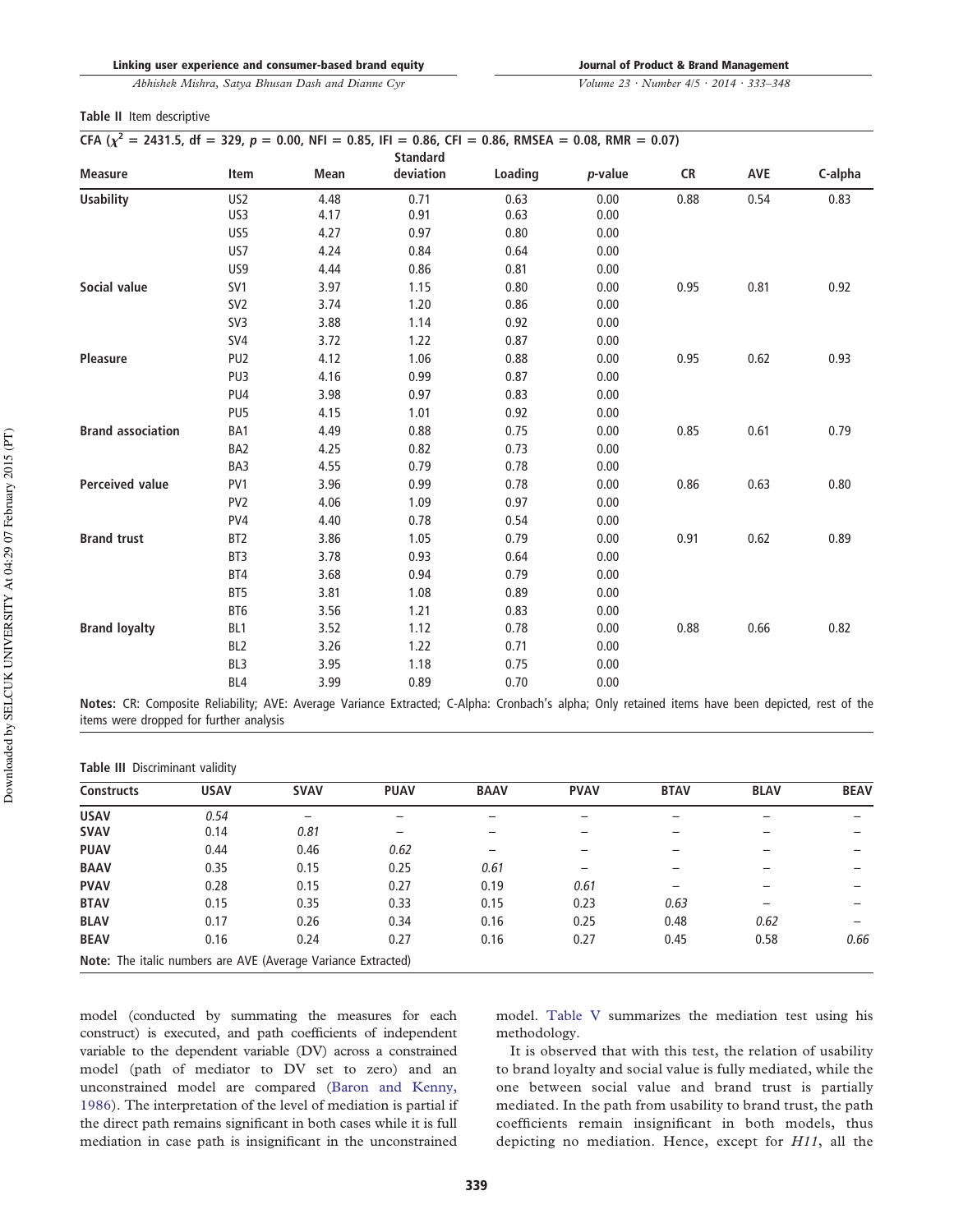*Volume 23 · Number 4/5 · 2014 · 333–348*

Figure 2 Structural model



Notes: Significance Level: \*p < 0.05; \*\*p < 0.01

hypotheses are in line with the estimation based on direct and indirect effects.

# **5.3 Moderation test**

Moderation test was conducted using hierarchical moderated regression analysis (HMRA) (Sharma *et al.*, 1981). Both the independent and moderator variables (continuous) were mean centered to prevent bias in the regression coefficients (Aiken and West, 1991). Lifestyle was converted into a categorical variable by performing cluster analysis on the 17-item scale. Four clusters were obtained using hierarchical cluster method. Cluster descriptions were obtained using K-means cluster method. Table VI summarizes the key cluster descriptors.

**Table IV** Summary of path analysis

The moderation test of this categorical variable using HMRA was conducted by the dummy variable technique (Gujarati, 1970). Three dummy variables were introduced in the regression equations of the HMRA process, with the cluster of image-seekers taken as the base variable. Summated measures of constructs were created for this analysis. The moderator was classified depending on the significance of the coefficients of the interaction term, as well as those of predictor and moderator variables. All the independent variables were found to have variance inflation factor (VIF) values less than the threshold value of 3.3, indicating lack of multi-collinearity. The results of the HRMA analysis, depicted in Table VII, show that as the interaction terms are added, only 1.3 per cent

|                        |                                                                                        | <b>Standardized</b>                   |                      |                                                                  |
|------------------------|----------------------------------------------------------------------------------------|---------------------------------------|----------------------|------------------------------------------------------------------|
| <b>Hypothesis</b>      | Path                                                                                   | estimates                             | Result               | <b>Fit index</b>                                                 |
| H1                     | Usability $\rightarrow$ Brand Association                                              | $0.69$ (t = 7.85)                     | Accepted             | $x^2$ = 2465.4, df = 336,                                        |
| H <sub>2</sub>         | Usability $\rightarrow$ Perceived Value                                                | $0.29$ (t = 3.90)                     | Accepted             | $p = 0.00$ , IFI = 0.86,                                         |
| <b>H3</b><br><b>H4</b> | Social Value $\rightarrow$ Brand Association<br>Social Value $\rightarrow$ Brand Trust | $0.23$ (t = 3.52)<br>$0.38(t = 7.70)$ | Accepted<br>Accepted | $CFI = 0.86$ , NFI = 0.85,<br>$RMR = 0.07$ and<br>$RMSEA = 0.09$ |
| <b>H5</b>              | Pleasure $\rightarrow$ Brand Association                                               | $-0.12$ (t = $-1.17$ )                | Rejected             |                                                                  |
| <b>H6</b>              | Pleasure $\rightarrow$ Perceived Value                                                 | $0.29$ (t = 4.50)                     | Accepted             |                                                                  |
| <b>H7</b>              | Pleasure $\rightarrow$ Brand Trust                                                     | $0.16$ (t = 2.85)                     | Accepted             |                                                                  |
| <b>H8</b>              | Pleasure $\rightarrow$ Brand Loyalty                                                   | $0.26$ ( <i>t</i> = 6.57)             | Accepted             |                                                                  |
| <b>H9</b>              | Usability $\rightarrow$ Pleasure                                                       | $0.58$ (t = 14.37)                    | Accepted             |                                                                  |
| H <sub>10</sub>        | Social Value $\rightarrow$ Pleasure                                                    | 044 ( $t = 14.79$ )                   | Accepted             |                                                                  |
| H <sub>15</sub>        | Brand Association $\rightarrow$ Perceived Value                                        | $0.11$ (t = 2.03)                     | Accepted             |                                                                  |
| H <sub>16</sub>        | Perceived Value $\rightarrow$ Brand Trust                                              | $0.32$ (t = 8.23)                     | Accepted             |                                                                  |
| H <sub>17</sub>        | Brand Trust $\rightarrow$ Brand Loyalty                                                | $0.62$ (t = 13.25)                    | Accepted             |                                                                  |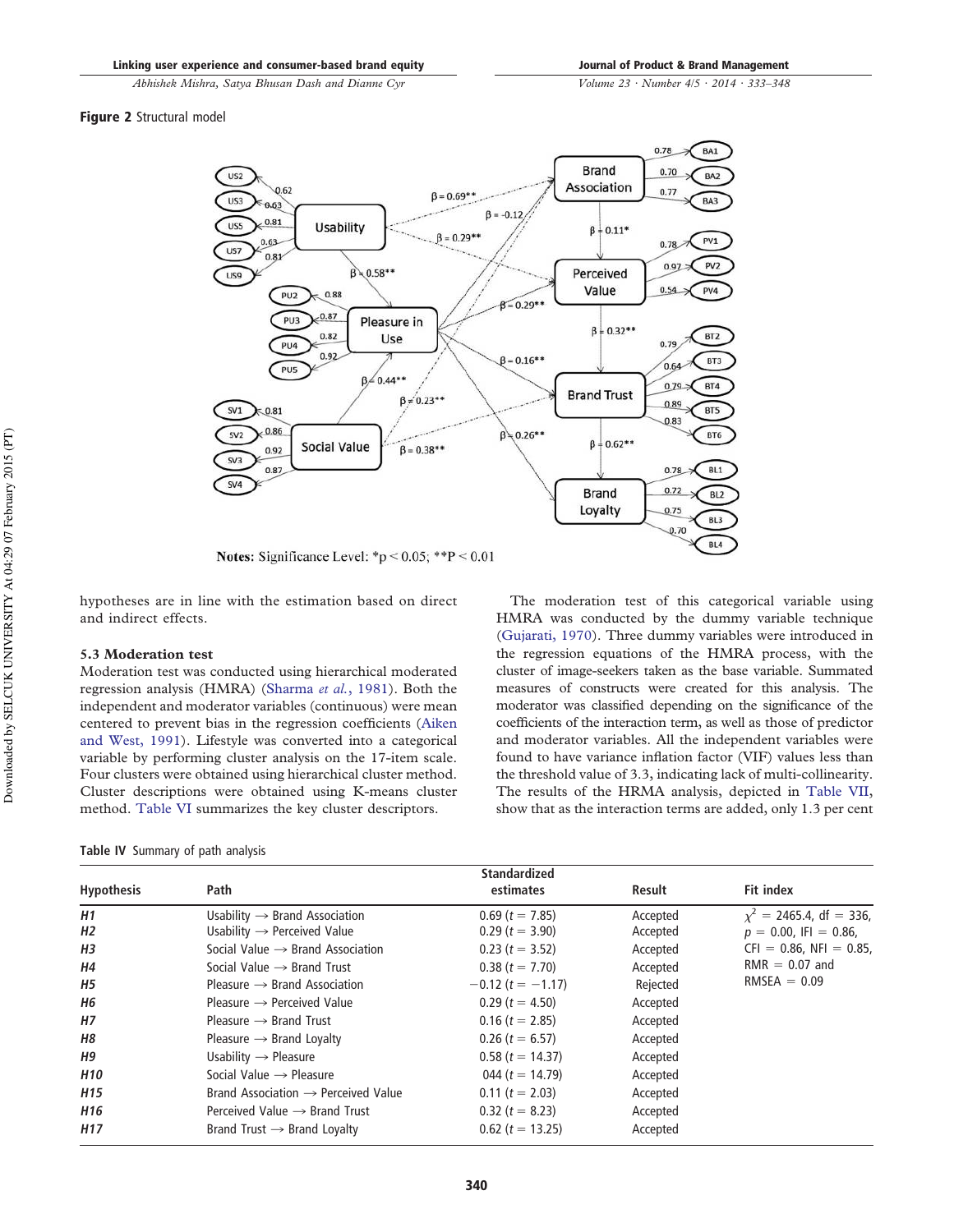|  |  |  |  |  | Journal of Product & Brand Management |
|--|--|--|--|--|---------------------------------------|
|--|--|--|--|--|---------------------------------------|

*Volume 23 · Number 4/5 · 2014 · 333–348*

|  | Table V Mediation test results |  |
|--|--------------------------------|--|
|  |                                |  |

|                   |                                                                       |                              | Standard path          |                    |              |              |              |              |                   |
|-------------------|-----------------------------------------------------------------------|------------------------------|------------------------|--------------------|--------------|--------------|--------------|--------------|-------------------|
| <b>Hypothesis</b> | Path: IVàDV                                                           | Path via pleasure            | coefficient            | $\chi$ 2 (df)      | <b>CFI</b>   | IFI          | NFI          | <b>RMSEA</b> | Result            |
| H <sub>11</sub>   | Usability $\rightarrow$ Brand Trust                                   | Constrained<br>Unconstrained | 0.01<br>$-0.06$        | 65.1(7)<br>34.4(6) | 0.97<br>0.99 | 0.97<br>0.99 | 0.97<br>0.99 | 0.11<br>0.08 | No mediation      |
| H <sub>12</sub>   | Usability $\rightarrow$ Brand Loyalty                                 | Constrained<br>Unconstrained | $0.09***$<br>$-0.01$   | 93.1(7)<br>38.1(6) | 0.96<br>0.99 | 0.96<br>0.99 | 0.96<br>0.98 | 0.13<br>0.08 | Full mediation    |
| H <sub>13</sub>   | Social Value $\rightarrow$ Brand Trust                                | Constrained<br>Unconstrained | $0.49***$<br>$0.37***$ | 65.3(8)<br>38.2(7) | 0.98<br>0.99 | 0.98<br>0.99 | 0.97<br>0.98 | 0.10<br>0.08 | Partial mediation |
| H <sub>14</sub>   | Social Value $\rightarrow$ Brand Loyalty                              | Constrained<br>Unconstrained | $0.17***$<br>0.04      | 77.8(7)<br>36.8(6) | 0.97<br>0.99 | 0.97<br>0.99 | 0.97<br>0.98 | 0.09<br>0.08 | Full mediation    |
|                   | Note: $\sqrt{\ }$ $p$ < 0.01 (Significant at 99% level of confidence) |                              |                        |                    |              |              |              |              |                   |

additional variance is explained ( $\Delta F = 4.12$ ,  $p = 0.00$ ) in pleasure in use. Examination of the individual interaction terms reveals that only the interaction term of expertise and usability is significant. Thus, by just looking at the interaction terms, it is concluded that lifestyle does not moderate the relationship between usability or social value and pleasure in use. However, as both the main effects of expertise on pleasure as well as the interaction effect with usability are significant, we conclude that expertise does moderate this relationship. To revalidate the lack of moderating effect of lifestyle, a multi-group analysis was done with the four clusters. The  $\Delta \chi^2$ value was compared across the models run for these clusters pairwise, and for each case, the value was found non-significant, implying model invariance across the groups conforming that lifestyle is not a moderator.

# 6. General discussion and implications

#### **6.1 Discussion**

Great experiences are derived from indulgent designs which ultimately endear a brand to the consumer. Behavioral loyalty in form of repeat purchases and willingness to pay higher prices are a natural outcome – a signal of high CBBE (Netemeyer *et al.*, 2004). Through a focused literature review, a robust theoretical framework was proposed relating user experience and CBBE. The results of our study provided much needed empirical support to the arguments emerging from prior studies, by establishing that consumption values like usability, social value and usage pleasure have a definitive effect on hierarchal brand equity formation for digital devices like smartphones (Chitturi *et al.*, 2008; Brakus *et al.*, 2009; Kumar *et al.*, 2013).

Although we found usage pleasure to be fully mediating relationship from consumption values and brand loyalty, it is not so for brand trust development. We also found that usability has a positive influence on both brand association and perceived value. As consumers find a phone more useful and easy to use (usability), the corresponding brand gets impinged in their minds for recall and association but still does not convince them to develop trust or loyalty (Keller, 2003). However, with greater usefulness, consumers find their money well spent on the brand. We also found that social implications of the smartphone also have a significant effect on brand association. It further enhances the trust in the brand as a common denominator for social

**Table VI** Cluster description

| Cluster 1:                                              | Cluster 2:                                                 | Cluster 3:                        | Cluster 4:                         |
|---------------------------------------------------------|------------------------------------------------------------|-----------------------------------|------------------------------------|
| heavy users                                             | old fashioned                                              | show-offers                       | image seekers                      |
| Lots of calls and texts                                 | Use only for connecting to people and organizing<br>things | Don't write text a lot            | Always connected to<br>Internet    |
| Always connected to<br>Internet                         | Prefer basic phones                                        | Change mobile phone<br>frequently | Write and get a lot of<br>texts    |
| Pay mobile bills easily                                 | Keep mobiles for long times before replacing               | Love expensive phones             | Like latest phones                 |
| Write text a lot                                        | All operators are same                                     | Will use more mobiles in future   | Like phone matching<br>with image  |
| Keep checking mobile all<br>the time                    | Won't use much mobile in future                            | Mobile can do a lot of things     | Change ringing tones<br>a lot      |
| Feel uncomfortable<br>without mobile                    |                                                            |                                   | Like trendy operators              |
| Talk in public place                                    |                                                            |                                   | Prefer high-priced<br>phones       |
| Like latest features                                    |                                                            |                                   | Change mobile phones<br>frequently |
| Will use even more in<br>future                         |                                                            |                                   |                                    |
| Note: Shaded area is blank to represent absence of data |                                                            |                                   |                                    |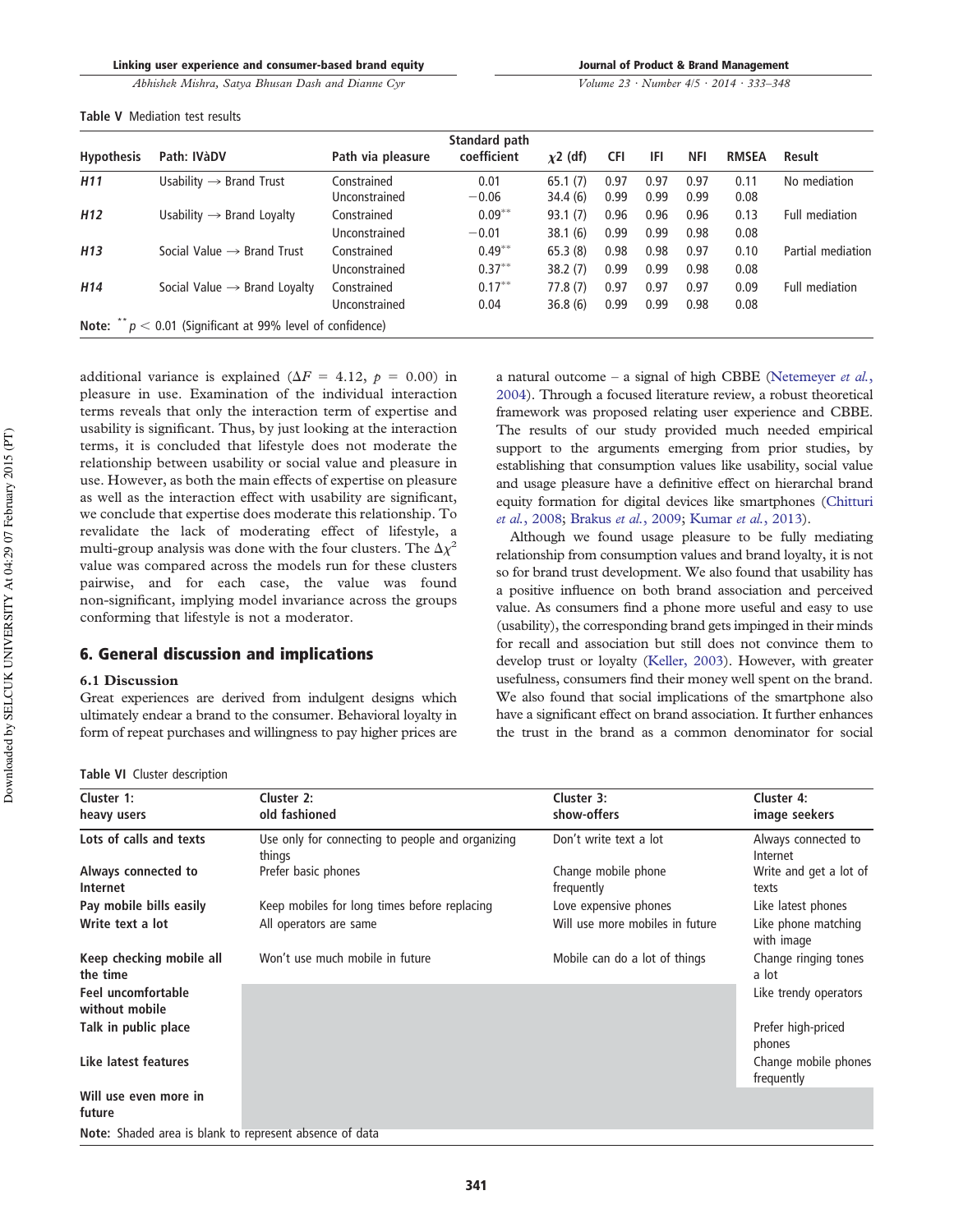*Volume 23 · Number 4/5 · 2014 · 333–348*

#### **Table VII** HRMA analysis

|                                                                  |                                 | <b>Pleasure in Use</b>          |                                 |
|------------------------------------------------------------------|---------------------------------|---------------------------------|---------------------------------|
| <b>Independent variables</b>                                     | Model 1<br>standardized $\beta$ | Model 2<br>standardized $\beta$ | Model 3<br>standardized $\beta$ |
| <b>Main effects</b>                                              |                                 |                                 |                                 |
| <b>Usability</b>                                                 | $0.452***$                      | $0.436***$                      | 0.126                           |
| Social value                                                     | $0.523***$                      | $0.512***$                      | $0.526***$                      |
| <b>Moderator</b>                                                 |                                 |                                 |                                 |
| <b>Expertise</b>                                                 |                                 | 0.012                           | $-0.489***$                     |
| Lifestyle dummy 1                                                |                                 | 0.057                           | $0.750***$                      |
| Lifestyle dummy 2                                                |                                 | $-0.018$                        | 0.203                           |
| Lifestyle dummy 3                                                |                                 | 0.033                           | 0.294                           |
| <b>Interaction terms</b>                                         |                                 |                                 |                                 |
| Usability $\times$ expertise                                     |                                 |                                 | $0.729***$                      |
| Usability $\times$ lifestyle dummy 1                             |                                 |                                 | $-0.539$                        |
| Usability $\times$ lifestyle dummy 2                             |                                 |                                 | $-0.306$                        |
| Usability $\times$ lifestyle dummy 3                             |                                 |                                 | $-0.295$                        |
| Social value $\times$ lifestyle dummy 1                          |                                 |                                 | $-0.179$                        |
| Social value $\times$ Lifestyle dummy 2                          |                                 |                                 | 0.098                           |
| Social value $\times$ Lifestyle dummy 3                          |                                 |                                 | 0.037                           |
| $R^2$                                                            | 0.643                           | 0.648                           | 0.661                           |
| Adjusted $R^2$                                                   | 0.642                           | 0.645                           | 0.655                           |
| F Change                                                         | 665.92***                       | $2.61*$                         | $4.12***$                       |
| $\triangle R^2$                                                  | 0.642                           | 0.005                           | 0.013                           |
| <b>Notes:</b> Significance $p < 0.05$ ; $p < 0.01$ ; $p < 0.001$ |                                 |                                 |                                 |

acceptance. With usage pleasure related to all dimensions of brand equity, except brand association, we conclude that emotions are indeed bedrock of CBBE. Unless a consumer feels a sense of pleasure using a smartphone, the emotional brand attachment does not happen (Lassar *et al.*, 1995).

A novel finding of the study was the process of generation of brand equity in stages. Initially, experience defined by usability and social value causes consumer happiness with the product. Consumers, then, start getting attached to the brand and different stages of brand equity follow till the consumer becomes completely loyal to the brand, a conclusion supported by a strong relation between different stages of experience and brand equity. However, the entire process from consumption to brand loyalty is not strictly sequential, as we do find relations of usability and social value with certain stages of brand equity. A final critical finding lies in the importance of expertise affecting usability derived pleasure, with experts finding more happiness from usability. We, however, could not establish lifestyle as moderator implying the universal flow of consumption experience irrespective of lifestyle.

## **6.2 Theoretical contributions**

The domains of consumption experience (led by Holbrook and Hirschman, 1982) and brand experience (Brakus *et al.*, 2009) have gone far in relating useful experiences with products and brands and their outcomes for positive brand impressions. The study takes forward the theory of brand experience in two ways – first, by reiterating the importance of emotional value as a critical undercurrent of brand-related experience (Brakus *et al.*, 2009) and, second, enhancing the meaning of brand experience by dichotomizing consumption experience and brand equity in a consumer – brand interaction from a digital product perspective, as already mentioned. We could achieve so by integrating two divergent theories – consumption value theory (Holbrook, 1999) and brand equity theory (Aaker, 1991; Keller, 2003) with the theory of brand experience (Brakus *et al.*, 2009) to germinate a novel model of experience derived CBBE.

A unique contribution of this work lies in introduction of the construct "usability" from the human computer interaction literature, into the marketing domain, as a valid measure for functional value of product usage giving the study an interdisciplinary flavor. As a final contribution, we have provided empirical support to the newly emerging thought process of sequential development of brand equity. The lower tier of brand equity dimensions – brand association and perceived value – were found to be strongly related to the higher tier (trust and loyalty). In terms of interpreting this sequence from our study context, first a positive brand association is formed from consumption experience. The positive association then convinces the user of the economic sense of buying and using the product of that brand. With continued pleasure derived from usage, a mutual trust develops which then finally translates into brand loyalty. The findings are in line with recent works in this area done by Chaudhari and Holbrook (2001), Pappu and Quester (2008) and Yoo *et al.* (2000).

#### **6.3 Practical contributions**

Smartphone manufacturers are struggling every day to define new design paradigms that not only act as source of great user experience but also a conduit for positive and strong brand overtones. The findings of the study pave way for some permutations that can help the practitioners in achieving that.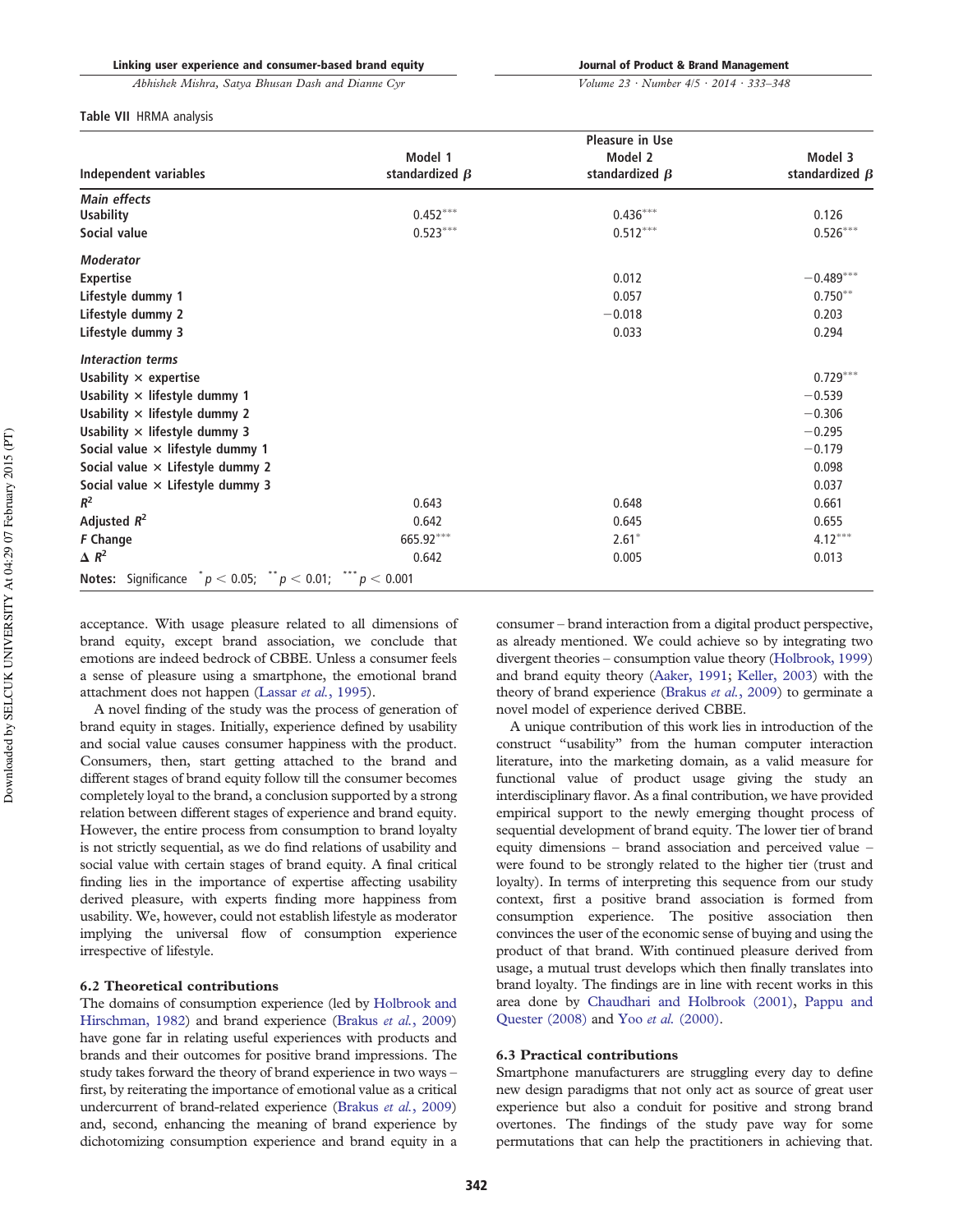*Volume 23 · Number 4/5 · 2014 · 333–348*

The first and clear pointer is that creating usage pleasure should be the prime aim of the smartphone manufacturer by making a product that is usable as well as enhances social status. With the items that have loaded well in the analysis, usability implies some design echoes that need to be there in the smartphone – the user should "use the phone more frequently" (*addictive*), "be simple to use", does not require "expert help for use", is "easy to learn" (*intuitive*), helps the respondent "accomplish tasks" (*effective*), should have "well-integrated functions" (*efficient*) and make the user "confident of using the phone"(*reliable*). From a social value perspective, a phone with an effective design should enable "acceptance is a group" (*contemporary*); "enhances status" (*great aesthetics*); "change the way a person is perceived" (*matching personality*); and "make good impression" (*attractive*). Thus, having design attributes that can create usability and social values is a sure ticket to building a positive brand equity.

Marketers also need to understand that brand loyalty cannot be expected just from making usable products. The relation is completely indirect and needs to be approached with two parallel sequential routes – one starting from usability through brand association and perceived value and another from pleasure. The importance of social value cannot be neglected, as it is instrumental in determining usage pleasure, much more than usability. Marketing smartphones in a way that not only they convey usability to the user but also seem to enhance her status, is a sure shot route to achieving sustained brand loyalty. A final way forward for a practitioner lies in segmenting the consumers based on their expertise. With expertise playing a critical role in pleasure derived from usability, marketers and designers need to understand that design requirements and its usability for experts will be different from that of novices. While experts can handle complex phones and find them more usable and derive more pleasure from using them, non-experts need intuitive designs requiring lesser cognitive processing for similar usability.

# 7. Limitations and future directions

A critical drawback of the study is that despite literature evidence, the study could not establish the moderation effect of lifestyle on the usability and social value-derived pleasure. A possible reason may lie with the methodology of measuring lifestyle adopted. Wilska's (2003) scale, developed in a period of mobile phone inception, contains items that may not be applicable to contemporary smartphone users. Those items can confound the clusters obtained, leading to challengeable results. A sincere effort to adapt and validate the scale to modern context is a pressing issue.

Another drawback of the model is that it does not entail the behavioral outcome of the consumption values and brand equity in the form of re-purchase intention or willingness to pay higher price or even actual brand repurchase. From a managerial perspective, the findings are less relevant, as the study cannot directly attribute experiential values into much more tangible behavioral outcomes. A plethora of modern studies perform these tests in a longitudinal setting to test if the user actually stayed with the brand in her next purchase. The current study also needs to extend on these lines to make the findings more useful and actionable for practicing managers.

Further, the study has used only survey method as means of data collection which may give biased results due to common method variance. Covering this drawback requires systematic

employment of other techniques like actual usability testing in laboratory conditions, observational methods to track user re-purchase behavior, netnography to check how the user is involved with the brand online in various forums and focus groups to establish the links envisaged in the study.

As a final recommendation of future work, the model can be extended to other similar product categories to check the external validity of the model and establish it for the overall category of digital devices. Some of the results, like moderation effect of expertise and lack of moderation of lifestyle, may be contextual results and need to be validated with other categories as well.

# References

- Aaker, D.A. (1991), *Managing Brand Equity*, The Free Press, New York, NY.
- Aaker, D.A. (1996), "Measuring brand equity across products and markets", *California Management Review*, Vol. 38 No. 3, pp. 102-120.
- Aiken, L.S. and West, S.G. (1991), *Multiple Regression: Testing and Interpreting Interactions*, Sage, Newbury Park, CA.
- Alba, J.W. and Hutchinson, J.W. (1987), "Dimensions of consumer expertise", *Journal of Consumer Research*, Vol. 13 No. 1, pp. 411-454.
- Anderson, J.C. and Gerbing, D.W. (1988), "Structural equation modeling in practice: a review and recommended two-step approach", *Psychological Bulletin*, Vol. 103 No. 3, pp. 411-423.
- Babin, B.J., Darden, W.R. and Griffin, M. (1994), "Work and/or fun: measuring hedonic and utilitarian shopping value", *Journal of Consumer Research*, Vol. 20 No. 4, pp. 644-656.
- Baek, T.H., Kim, J. and Yu, J.H. (2010), "The differential roles of brand credibility and brand prestige in consumer brand choice", *Psychology and Marketing*, Vol. 27 No. 7, pp. 662-678.
- Bagozzi, R.P. and Heatherton, T.F. (1994), "A general approach to representing multifaceted personality constructs: application to state self-esteem", *Structural Equation Modeling: A Multidisciplinary Journal*, Vol. 1 No. 1, pp. 35-67.
- Bandura, A. (1986), *Social Foundations of Thought and Action: A Social-Cognitive View*, Prentice-Hall, Englewood Cliffs, NJ.
- Baron, R.M. and Kenny, D.A. (1986), "The moderator mediator variable distinction in social psychological research: conceptual, strategic, and statistical considerations", *Journal of Personality and Social Psychology*, Vol. 51 No. 6, pp. 1173-1182.
- Ben-Bassat, T., Meyer, J. and Tractinsky, N. (2006), "Economic and subjective measures of the perceived value of aesthetics and usability", *ACM Transactions on Computer-Human Interaction*, Vol. 13 No. 2, pp. 210-234.
- Biedenbach, G. and Marell, A. (2010), "The impact of customer experience on brand equity in a business-to-business services setting", *Journal of Brand Management*, Vol. 17 No. 6, pp. 446-458.
- Blinkoff, R. (2001), *The Mobiles: Social Evolution in a Wireless Society*, Context-Based Research Group, Baltimore, MD.
- Bolchini, D., Garzotto, F. and Sorce, F. (2009), "Does branding need web usability? A value-oriented empirical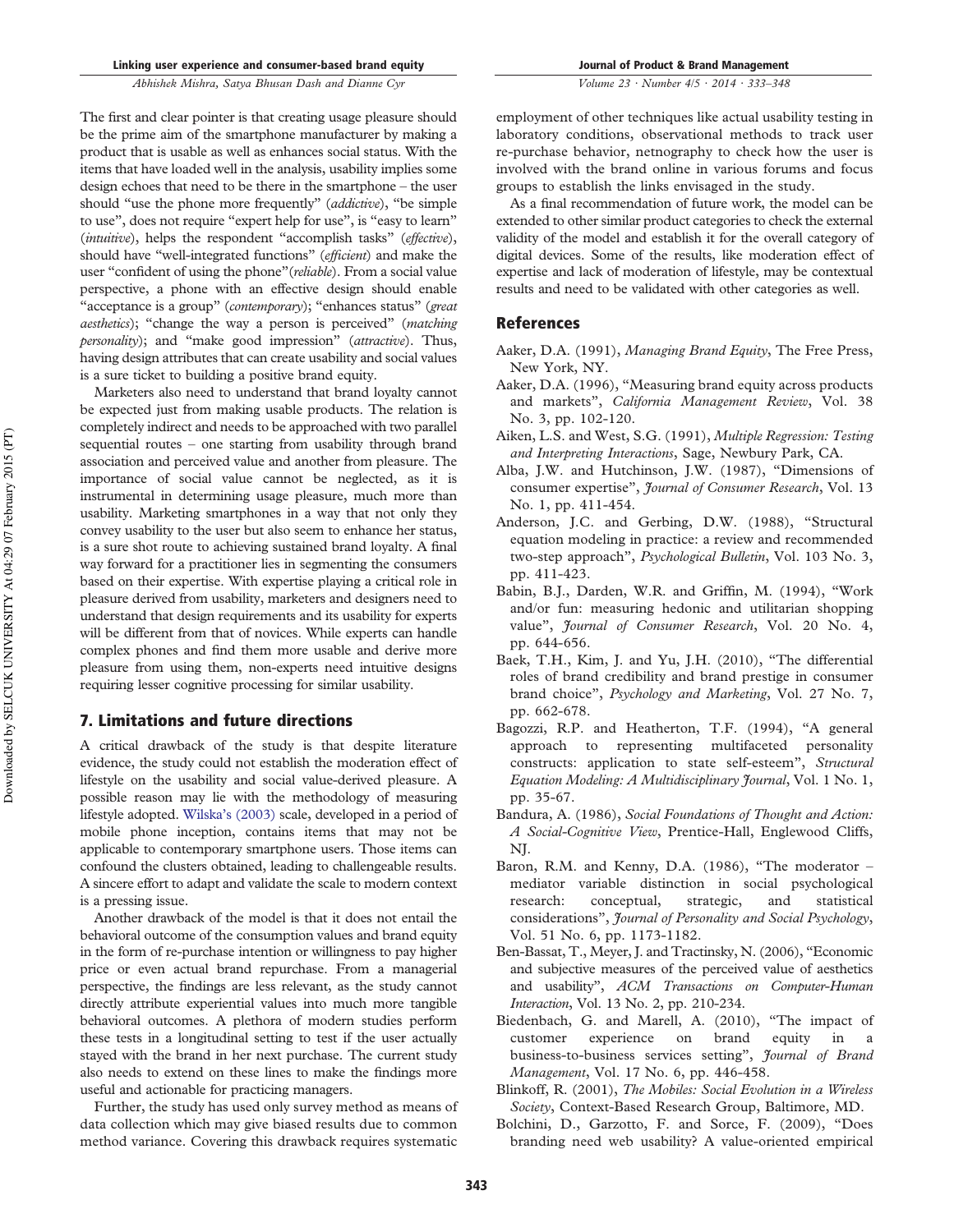study", in *Human-Computer Interaction – INTERACT 2009*, Springer, Berlin, Heidelberg, pp. 652-665.

- Brakus, J.J., Schmitt, B.H. and Zarantonello, L. (2009), "Brand experience: what is it? How is it measured? Does it affect loyalty?", *Journal of Marketing*, Vol. 73 No. 3, pp. 52-68.
- Brooke, J. (1986), "System usability scale (SUS): a quick-and-dirty method of system evaluation", *User Information*, Digital Equipment Co, Reading.
- Carù, A. and Cova, B. (2003), "Revisiting consumption experience a more humble but complete view of the concept", *Marketing Theory*, Vol. 3 No. 2, pp. 267-286.
- Chang, P.L. and Chieng, M.H. (2006), "Building consumer brand relationship: a cross-cultural experiential view", *Psychology and Marketing*, Vol. 23 No. 11, pp. 927-959.
- Chapman, P., Selvarajah, S. and Webster, J. (1999), "Engagement in multimedia training systems", in *Systems Sciences*, *Proceedings of the 32nd Annual Hawaii International Conference*, *Maui, HI, IEEE*, pp. 9-15.
- Charles, K., Hurst, E. and Roussanov, N. (2007), "Conspicuous consumption and race", working paper 13392, National Bureau of Economic Research, Cambridge, MA.
- Chaudhari, A. and Holbrook, M.B. (2001), "The Chain of effects from brand trust and brand affect to brand performance: the role of brand loyalty", *Journal of Marketing*, Vol. 65 No. 2, pp. 81-93.
- Chen, H.L. (2007), "Gray marketing and its impacts on brand equity", *Journal of Product & Brand Management*, Vol. 16 No. 4, pp. 247-256.
- Chitturi, R., Raghunathan, R. and Mahajan, V. (2008), "Delight by design: the role of hedonic versus utilitarian benefits", *Journal of Marketing*, Vol. 72 No. 3, pp. 48-63.
- Church, K. and Oliver, N. (2011), "Understanding mobile web and mobile search use in today's dynamic mobile landscape", in *Proceedings of the 13th International Conference on Human Computer Interaction with Mobile Devices and Services*, Stockholm, ACM, pp. 67-76.
- Costello, A.B. and Osborne, J.W. (2011), "Best practices in exploratory factor analysis: four recommendations for getting the most from your analysis", *Practical Assessment, Research and Evaluation*, Vol. 10 No. 5, pp. 1-9.
- Crilly, N., Moultrie, J. and Clarkson, P.J. (2004), "Seeing things: consumer response to the visual domain in product design", *Design studies*, Vol. 25 No. 6, pp. 547-577.
- Cyr, D., Head, M. and Ivanov, A. (2006), "Design aesthetics leading to m-loyalty in mobile commerce", *Information and Management*, Vol. 43 No. 8, pp. 950-963.
- Davis, F.D. (1989), "Perceived usefulness, perceived ease of use, and user acceptance of information technology", *MIS Quarterly*, Vol. 13 No. 3, pp. 319-339.
- Dawes, J. (2008), "Do data characteristics change according to the number of scale points used? An experiment using 5 point, 7 point and 10 point scales", *International Journal of Market Research*, Vol. 51 No. 1, pp. 61-104.
- Delgado-Ballester, E. (2004), "Applicability of a brand trust scale across product categories: a multigroup invariance analysis", *European Journal of Marketing*, Vol. 38 Nos. 5/6, pp. 573-592.
- *Volume 23 · Number 4/5 · 2014 · 333–348*
- Delgado-Ballester, E. and Munuera-Aleman, J.L. (2001), "Brand trust in the context of consumer loyalty", *European Journal of marketing*, Vol. 35 Nos 11/12, pp. 1238-1258.
- Delgado-Ballester, E. and Munuera-Aleman, J.L. (2005), "Does brand trust matter to brand equity?", *Journal of Product and Brand Management*, Vol. 14 No. 3, pp. 187-196.
- Dillman, D.D. (2000), *Mail and Internet Surveys: The Tailored Design Method*, John Wiley, New York, NY.
- Dubois, B. and Laurent, G. (1994), "Attitudes toward the concept of luxury: an exploratory analysis", *Asia-Pacific Advances in Consumer Research*, Vol. 1 No. 2, pp. 273-278.
- Duman, T. and Mattila, A.S. (2005), "The role of affective factors on perceived cruise vacation value", *Tourism Management*, Vol. 26 No. 3, pp. 311-323.
- Einhorn, H.J. and Hogarth, R.M. (1981), "Behavioral decision theory: processes of judgment and choice", *Journal of Accounting Research*, Vol. 19 No. 1, pp. 1-31.
- Faircloth, J.B., Capella, L.M. and Alford, B.L. (2001), "The effect of brand attitude and brand image on brand equity", *Journal of Marketing*, Vol. 9 No. 3, pp. 61-75.
- Ferguson, R.J., Paulin, M. and Bergeron, J. (2010), "Customer sociability and the total service experience: antecedents of positive word-of-mouth intentions", *Journal of Service Management*, Vol. 21 No. 1, pp. 25-44.
- Fornell, C. and Larcker, D.F. (1981), "Structural equation models with unobservable variables and measurement error: algebra and statistics", *Journal of Marketing Research*, Vol. 18 No. 3, pp. 382-388.
- Gabriel, Y. and Lang, T. (2008), "New faces and new masks of today's consumer", *Journal of Consumer Culture*, Vol. 8 No. 3, pp. 321-340.
- Gard, D.E., Kring, A.M., Gard, M.G., Horan, W.P. and Green, M.F. (2007), "Anhedonia in schizophrenia: distinctions between anticipatory and consummatory pleasure", *Schizophrenia research*, Vol. 93 No. 1, pp. 253-260.
- Garrett, J.J. (2003), *The Elements of User Experience: User-centered Design for the Web*, New Riders Publications, IN.
- Gujarati, D. (1970), "Use of dummy variables in testing for equality between sets of coefficients in linear regressions: a generalization", *The American Statistician*, Vol. 24 No. 5, pp. 18-22.
- Hair, J.F., Anderson, R.E., Tatham, R.L. and Black, W.C. (2006), *Multivariate Data Analysis*, Pearson Education, Upper Saddle River, NJ.
- Hallnäs, L. and Redström, J. (2002), "From use to presence: on the expressions and aesthetics of everyday computational things", *ACM Transactions on Computer-Human Interaction*, Vol. 9 No. 2, pp. 106-124.
- Hassenzahl, M. (2004), "The interplay of beauty, goodness, and usability in interactive products", *Human Computer Interaction*, Vol. 19 No. 4, pp. 319-349.
- Helkkula, A. and Kelleher, C. (2010), "Circularity of customer service experience and customer perceived value", *Journal of Customer Behavior*, Vol. 9 No. 1, pp. 37-53.
- Holbrook, M.B. (1996), "Customer value a framework for analysis and research", *Advances in Consumer Research*, Vol. 23 No. 1, pp. 138-142.
- Holbrook, M.B. (1999), *Consumer Value: A Framework for Analysis and Research*, Psychology Press, Kentucky, USA.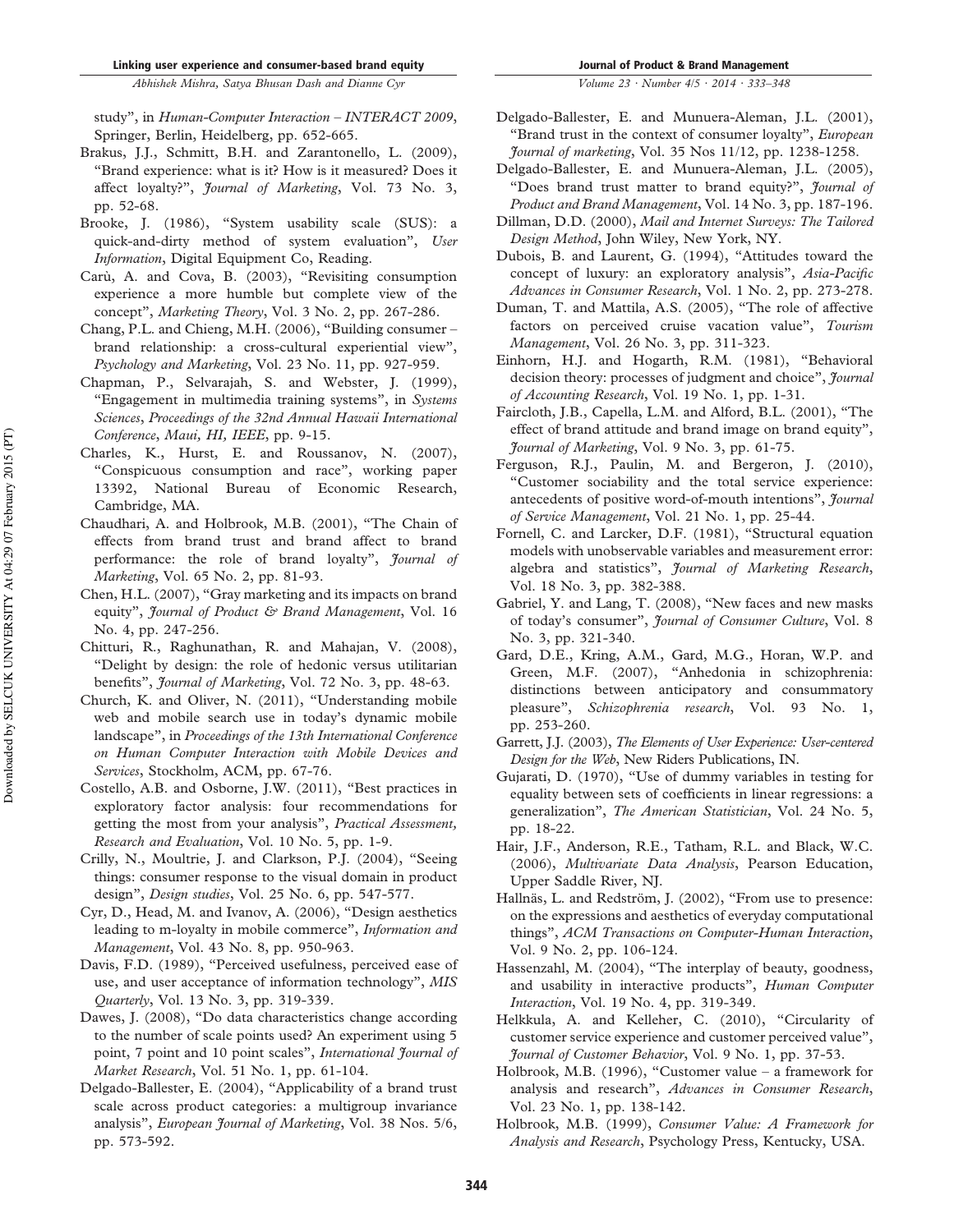- Holbrook, M.B. and Hirschman, E.C. (1982), "The experiential aspects of consumption: consumer fantasies, feelings, and fun", *Journal of Consumer Research*, Vol. 9 No. 2, pp. 132-140.
- Hoyer, W.D. (1984), "An examination of consumer decision making for a common repeat purchase product", *Journal of Consumer Research*, Vol. 11 No. 3, pp. 822-829.
- Johnson, E.J. and Russo, J.E. (1984), "Product familiarity and learning new information", *Journal of Consumer Research*, Vol. 8 No. 1, pp. 542-550.
- Johnson, W. and Kieras, D. (1983), "Representation-saving effects of prior knowledge in memory for simple technical prose", *Memory and Cognition*, Vol. 11 No. 5, pp. 456-466.
- Jordan, P.W. (1998), "Human factors for pleasure in product use", *Applied Ergonomics*, Vol. 29 No. 1, pp. 25-33.
- Kapferer, J.N. (1992), *Strategic Brand Management, New Approaches to Creating and Evaluating Brand Equity*, Free Press, New York, NY.
- Kekre, S., Krishnan, M.S. and Srinivasan, K. (1995), "Drivers of customer satisfaction for software products: implications for design and service support", *Management Science*, Vol. 41 No. 9, pp. 1456-1470.
- Keller, K.L. (1993), "Conceptualizing, measuring, and managing customer-based brand equity", *Journal of Marketing*, Vol. 57 No. 1, pp. 1-22.
- Keller, K.L. (2003), "Brand synthesis: the multidimensionality of brand knowledge", *Journal of Consumer Research*, Vol. 29 No. 4, pp. 595-600.
- Keller, K.L. and Lehmann, D.R. (2003), "How do brands create value?", *Marketing Management*, Vol. 12 No. 3, pp. 26-31.
- Kim, B. and Han, I. (2011), "The role of utilitarian and hedonic values and their antecedents in a mobile data service environment", *Expert Systems with Applications*, Vol. 38 No. 3, pp. 2311-2318.
- Kim, H.W., Chan, H.C. and Chan, Y.P. (2007), "A balanced thinking – feelings model of information systems continuance", *International Journal of Human-Computer Studies*, Vol. 65 No. 6, pp. 511-525.
- Kim, J. and Moon, J.Y. (1998), "Designing towards emotional usability in customer interfaces – trustworthiness of cyber-banking system interfaces", *Interacting with Computers*, Vol. 10 No. 1, pp. 1-29.
- Kim, Y.H., Kim, D.J. and Wachter, K. (2013), "A study of mobile user engagement (MoEN): engagement motivations, perceived value, satisfaction, and continued engagement intention", *Decision Support Systems*, Vol. 56, pp. 361-370.
- Kuhn, K.L., Alpert, F. and Pope, N.K. (2008), "An application of Keller's brand equity model in a B2B context", *Qualitative Market Research: An International Journal*, Vol. 11 No. 1, pp. 40-58.
- Kumar, R.S., Dash, S. and Purwar, P.C. (2013), "The nature and antecedents of brand equity and its dimensions", *Marketing Intelligence and Planning*, Vol. 31 No. 2, pp. 141-159.
- Langman, L. (1992), "Shopping for subjectivity", *Lifestyle Shopping; the Subject of Consumption*, Routledge, London, pp. 40-82.
- Langner, T. and Krengel, M. (2011), "The mere categorization effect for complex products: the moderating

role of expertise and affect", *Journal of Business Research*, Vol. 66 No. 7, pp. 924-932.

- Lassar, W., Mittal, B. and Sharma, A. (1995), "Measuring customer-based brand equity", *Journal of Consumer Marketing*, Vol. 12 No. 4, pp. 11-19.
- Lawler, E.J. (2001), "An affect theory of social exchange", *American Journal of Sociology*, Vol. 107 No. 2, pp. 321-352.
- McClelland, J.L. (2000), "Connectionist models of memory", in Tulving, E. and Craik, F.I.M. (Eds), *The Oxford Handbook of Memory*, Oxford University Press, New York, NY, pp. 91-98.
- McDonagh, D., Bruseberg, A. and Haslam, C. (2002), "Visual product evaluation: exploring users' emotional relationships with products", *Applied Ergonomics*, Vol. 33 No. 3, pp. 231-240.
- Mano, H. and Oliver, R.L. (1993), "Assessing the dimensionality and structure of the consumption experience: evaluation, feeling, and satisfaction", *Journal of Consumer Research*, Vol. 20 No. 3, pp. 451-466.
- Marks, L.E. (1996), "On perceptual metaphors", *Metaphors and Symbolic Activity*, Vol. 11 No. 1, pp. 39-66.
- Mathwick, C., Malhotra, N. and Rigdon, E. (2001), "Experiential value: conceptualization, measurement and application in the catalog and internet shopping environment", *Journal of Retailing*, Vol. 77 No. 1, pp. 39-56.
- Meehl, P.E. (1975), "Hedonic capacity: some conjectures", *Bulletin of the Menninger Clinic*, Vol. 39 No. 4, pp. 295-307.
- Mitchell, A.A. and Dacin, P.A. (1996), "The assessment of alternative measures of consumer expertise", *Journal of Consumer Research*, Vol. 23 No. 3, pp. 219-239.
- Moore, W.L. and Lehmann, D.R. (1980), "Individual differences in search behavior for a nondurable", *Journal of Consumer Research*, Vol. 7 No. 3, pp. 296-307.
- Muniz, A.M. and O'Guinn, T. (2000), "Brand community", *Journal of Consumer Research*, Vol. 27 No. 1, pp. 412-432.
- Netemeyer, R.G., Krishnan, B., Pullig, C., Wang, G., Yagci, M., Dean, D., Ricks, J. and Wirth, F. (2004), "Developing and validating measures of facets of customer-based brand equity", *Journal of Business Research*, Vol. 57 No. 2, pp. 209-224.
- Nielsen, J. (1993), *Usability Engineering*, AP Professional, New York, NY.
- Noble, C.H. and Kumar, M. (2008), "Using product design strategically to create deeper consumer connections", *Business Horizons*, Vol. 51 No. 5, pp. 441-450.
- Nunnally, J. (1978), *Psychometric Theory*, 2nd ed., McGraw-Hill, New York, NY.
- O'Brien, H.L. and Toms, E.G. (2008), "What is user engagement? A conceptual framework for defining user engagement with technology", *Journal of the American Society for Information Science and Technology*, Vol. 59 No. 6, pp. 938-955.
- Palmgreen, P., Wenner, L. and Rosengren, K. (1985), "Uses and gratifications research: the past ten years", in Rosengren, K., Wenner, L. and Palmgreen, P. (Eds), *Media Gratifications Research*, Sage, Beverly Hills, CA, pp. 11-37.
- Pappu, R. and Quester, P.G. (2008), "Does brand equity vary between department stores and clothing stores? Results of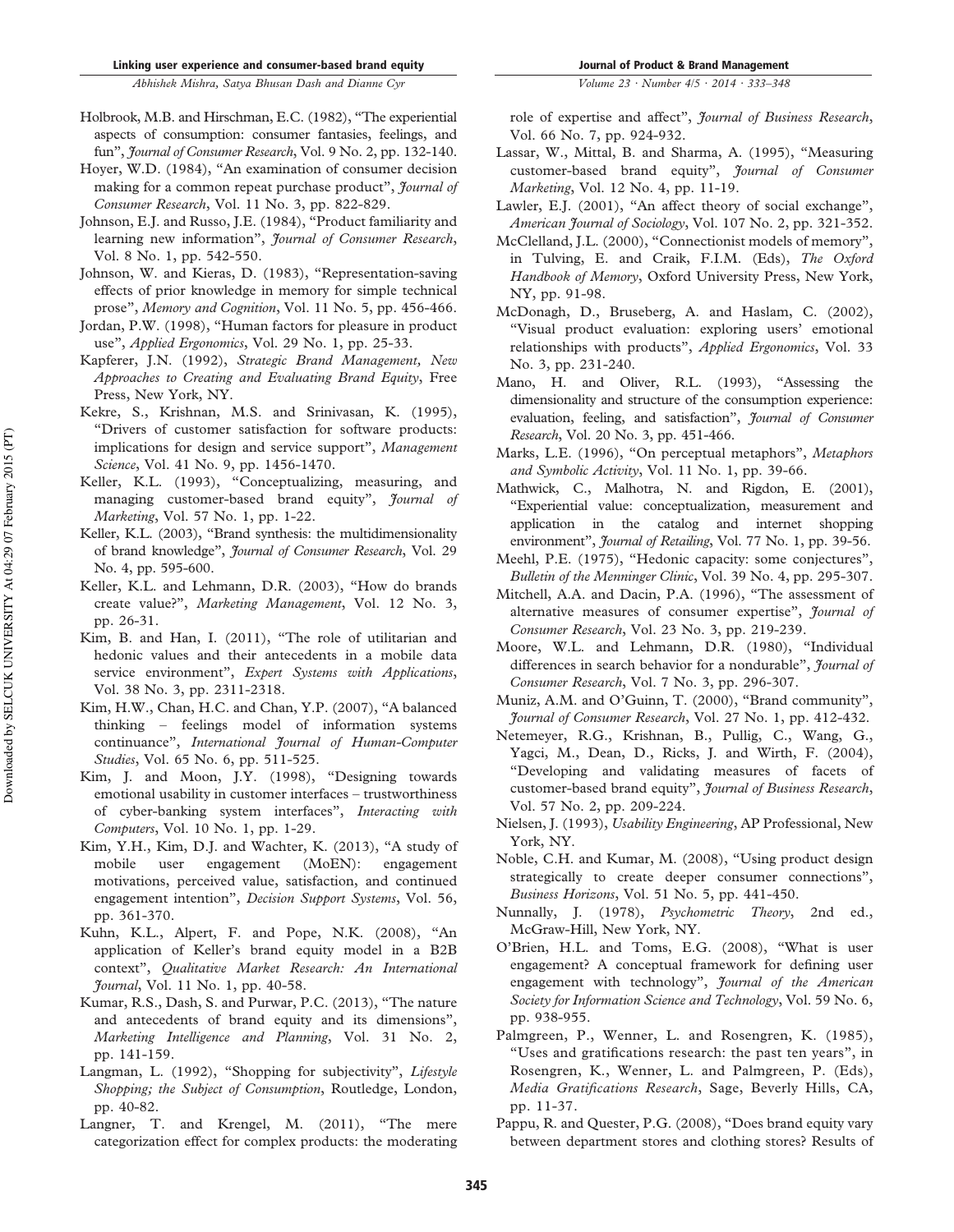an empirical investigation", *Journal of Product & Brand Management*, Vol. 17 No. 7, pp. 425-435.

- Park, C.W. (1976), "The effect of individual and situationrelated factors on consumer selection of judgmental models", *Journal of Marketing Research*, Vol. 13 No. 2, pp. 144-151.
- Park, C.W., Jaworski, B.J. and MacInnis, D.J. (1986), "Strategic brand concept-image management", *Journal of Marketing*, Vol. 50 No. 4, pp. 135-145.
- Park, S., Harada, A. and Igarashi, H. (2006), "Influences of personal preference on product usability", in *CHI'06 Extended Abstracts on Human Factors in Computing Systems*, ACM, New York, USA, pp. 87-92.
- Payne, J.W. (1976), "Task complexity and contingent processing in decision making: an information search and protocol analysis", *Organizational Behavior and Human Performance*, Vol. 16 No. 2, pp. 366-387.
- Petruzzellis, L. (2008), "Smartphone phone choice: technology vs. marketing. The brand effect in Italian market", *European Journal of Marketing*, Vol. 44 No. 5, pp. 610-634.
- Raju, P.S. (1977), "Product familiarity, brand name, and price influences on product evaluation", *Advances in Consumer Research*, Vol. 4 No. 1, pp. 64-71.
- Rao, A.R. and Ruekert, R.W. (1994), "Brand alliances as signals of product quality", *Sloan Management Review*, Vol. 36, October 15, pp. 87-87.
- Rauyruen, P., Miller, K.E. and Groth, M. (2009), "B2B services: linking service loyalty and brand equity", *Journal of Services Marketing*, Vol. 23 No. 3, pp. 175-186.
- Roux, E. and Floch, J.M. (1996), "Gérer l'ingérable: La contradiction interne de toute maison de luxe", *Décisions Marketing*, No. 9, pp. 15-23.
- Russell, J.A. and Lanius, U.F. (1984), "Adaptation level and the affective appraisal of environments", *Journal of Environmental Psychology*, Vol. 4 No. 2, pp. 119-135.
- Russo, J.E. and Dosher, B.A. (1983), "Strategies for multi-attribute binary choice", *Journal of Experimental Psychology: Learning, Memory, and Cognition*, Vol. 9 No. 4, pp. 676-696.
- Sánchez-Fernández, R. and Iniesta-Bonillo, M.Á. (2007), "The concept of perceived value: a systematic review of the research", *Marketing Theory*, Vol. 7 No. 4, pp. 427-451.
- Schmitt, B. (1999), "Experiential marketing", *Journal of Marketing Management*, Vol. 15 No. 1, pp. 53-67.
- Sen, S. (1999), "The effects of brand name suggestiveness and decision goal on the development of brand knowledge", *Journal of Consumer Psychology*, Vol. 8 No. 4, pp. 431-455.
- Seva, R.R. and Helander, M.G. (2009), "The influence of cellular phone attributes on users' affective experiences: a cultural comparison", *International Journal of Industrial Ergonomics*, Vol. 39 No. 2, pp. 341-346.
- Sharma, S., Durand, R.M. and Gur-Arie, O. (1981), "Identification and analysis of moderator variables", *Journal of Marketing Research*, Vol. 18 No. 3, pp. 291-300.
- Sheng, M.L. and Teo, T.S. (2012), "Product attributes and brand equity in the mobile domain: the mediating role of customer experience", *International Journal of Information Management*, Vol. 32 No. 2, pp. 139-146.
- *Volume 23 · Number 4/5 · 2014 · 333–348*
- Sheth, J.N., Newman, B.I. and Gross, B.L. (1991a), "Why we buy what we buy: a theory of consumption values", *Journal of Business Research*, Vol. 22 No. 2, pp. 159-170.
- Sheth, J.N., Newman, B.I. and Gross, B.L. (1991b), *Consumption Values and Market Choices: Theory and Applications*, South-Western Pub., Cinicinnati, OH, pp. 16-74.
- Srinivasan, R. and Moorman, C. (2005), "Strategic firm commitments and rewards for customer relationship management in online retailing", *Journal of Marketing*, Vol. 69 No. 4, pp. 193-200.
- Steenkamp, J.B.E., Batra, R. and Alden, D.L. (2003), "How perceived brand globalness creates brand value", *Journal of International Business Studies*, Vol. 34 No. 1, pp. 53-65.
- Sweeney, J.C. and Soutar, G.N. (2001), "Consumer perceived value: the development of a multiple item scale", *Journal of Retailing*, Vol. 77 No. 2, pp. 203-220.
- Tabachnick, B.G. and Fidell, L.S. (2007), *Experimental Designs Using ANOVA*, Thomson/Brooks/Cole, Belmont, CA.
- Tolba, A.H. and Hassan, S.S. (2009), "Linking customer-based brand equity with brand market performance: a managerial approach", *Journal of Product & Brand Management*, Vol. 18 No. 5, pp. 356-366.
- Venkatesh, V. and Brown, S.A. (2001), "A longitudinal investigation of personal computers in homes: adoption determinants and emerging challenges", *MIS Quarterly*, Vol. 25 No. 1, pp. 71-102.
- Vigneron, F. and Johnson, L.W. (1999), "A review and a conceptual framework of prestige-seeking consumer behavior", *Academy of Marketing Science Review*, Vol. 1 No. 1, pp. 1-15.
- Wang, H., Wei, Y. and Yu, C. (2008), "Global brand equity model: combining customer-based with product-market outcome approaches", *Journal of Product & Brand Management*, Vol. 17 No. 5, pp. 305-316.
- Warlop, L., Ratneshwar, S. and Van Osselaer, S.M. (2005), "Distinctive brand cues and memory for product consumption experiences", *International Journal of Research in Marketing*, Vol. 22 No. 1, pp. 27-44.
- Wilska, T.A. (2003), "Mobile phone use as part of young people's consumption styles", *Journal of Consumer Policy*, Vol. 26 No. 4, pp. 441-463.
- Woodruff, R.B. and Gardial, S. (1996), *Know Your Customer: New Approaches to Customer Value and Satisfaction*, Blackwell Business, Cambridge, MA.
- Yasin, N.M., Noor, M.N. and Mohamad, O. (2007), "Does image of country-of-origin matter to brand equity?" *Journal of Product & Brand Management*, Vol. 16 No. 1, pp. 38-48.
- Yoo, B. and Donthu, N. (2001), "Developing and validating a multidimensional consumer-based brand equity scale", *Journal of Business Research*, Vol. 52 No. 1, pp. 1-14.
- Yoo, B., Donthu, N. and Lee, S. (2000), "An examination of selected marketing mix elements and brand equity", *Journal of the Academy of Marketing Science*, Vol. 28 No. 2, pp. 195-211.
- Young, S. and Barbara, F. (1975), "Using the benefit chain for improved strategy formulation", *Journal of Marketing*, Vol. 39 No. 3, pp. 72-74.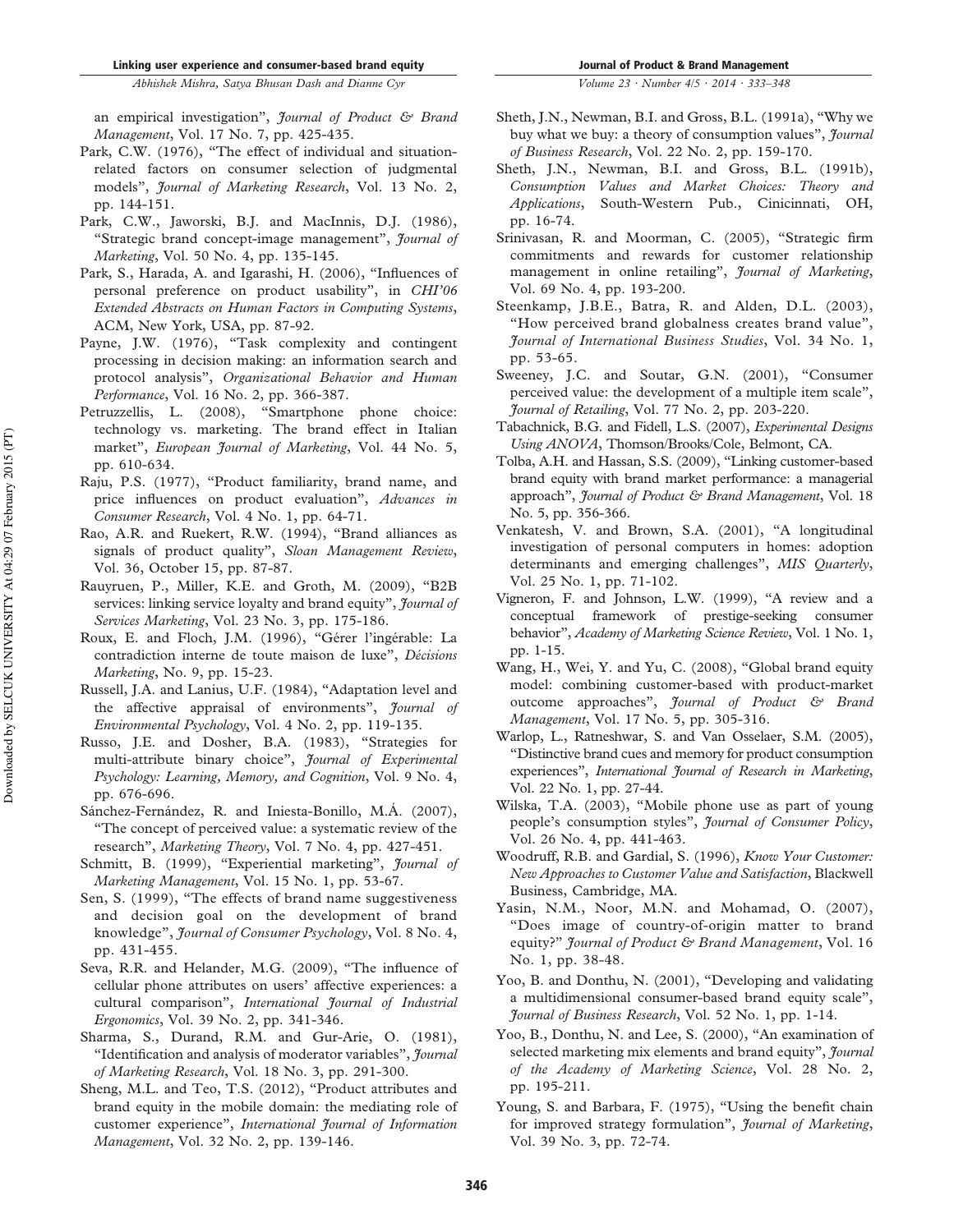# Appendix

*Volume 23 · Number 4/5 · 2014 · 333–348*

**Table AI** Items for measuring various constructs

| Construct (Code)       | Item code       | Item description                                                                                                    | Scale source             |
|------------------------|-----------------|---------------------------------------------------------------------------------------------------------------------|--------------------------|
| <b>Usability</b>       | US1             | I use this phone frequently                                                                                         | System usability scale   |
|                        | US <sub>2</sub> | I find the mobile simple to use                                                                                     | (Brooke, 1986)           |
|                        | US3             | I can accomplish the task more quickly using my phone                                                               |                          |
|                        | US4             | I frequently need the help of an expert to be able to use this phone completely*                                    |                          |
|                        | US5             | I find the functions of this phone well integrated                                                                  |                          |
|                        | US6             | I feel there is too much inconsistency in the phone functions*                                                      |                          |
|                        | US7             | I find this phone easy to learn                                                                                     |                          |
|                        | US8             | I find this phone awkward to use*                                                                                   |                          |
|                        | US9             | I feel very confident using the mobile                                                                              |                          |
|                        | <b>US10</b>     | I needed to learn a lot of things before I started using this phone*                                                |                          |
| Social value           | SV1             | This mobile makes me feel acceptable in a group                                                                     | PERVAL - Sweeney and     |
|                        | SV <sub>2</sub> | This mobile improves the way I am perceived                                                                         | Soutar (2001)            |
|                        | SV3             | This mobile makes a good impression on other people                                                                 |                          |
|                        | SV4             | This mobile enhances my social status                                                                               |                          |
| <b>Pleasure</b>        | PU1             | This mobile is the one I really enjoy using                                                                         | PERVAL - Sweeney and     |
|                        | PU <sub>2</sub> | This mobile always makes me want to use it                                                                          | Soutar (2001)            |
|                        | PU3             | I feel very relaxed while using this mobile phone                                                                   |                          |
|                        | PU4             | This mobile makes me feel very good                                                                                 |                          |
|                        | PU <sub>5</sub> | Using this mobile gives me great pleasure                                                                           |                          |
| <b>Brand</b>           | BA1             | I can recognize this brand's phone among other competing brands                                                     | Yoo and Donthu (2001)    |
| association            | BA2             | Some characteristics of this brand's phone come to my mind quickly                                                  |                          |
|                        | BA3             | I can quickly recall the symbol or logo of this brand's phone                                                       |                          |
|                        | BA4             | I have difficulty in imagining this brand's phone in my mind                                                        |                          |
| <b>Perceived value</b> | PV1             | What I get from this phone is worth the cost                                                                        | Netemeyer et al. (2004)  |
|                        | PV <sub>2</sub> | All things considered (price, time and effort), this phone is not a good choice                                     |                          |
|                        | PV <sub>3</sub> | Compared to other phones, this phone provides a good value for money                                                |                          |
|                        | PV4             | When I am using this phone, I feel I am not getting my money's worth                                                |                          |
| <b>Brand trust</b>     | BT1             | This mobile brand offers products with constant quality levels                                                      | Delgado-Ballester and    |
|                        | BT2             | The mobile brand helps me solve any problem I may have with the phone                                               | Munuera-Aleman (2001)    |
|                        | BT3             | The mobile brand offers me new products that I may need                                                             |                          |
|                        | BT4             | The mobile brand is trustworthy                                                                                     |                          |
|                        | BT5             | The mobile brand values me as a consumer                                                                            |                          |
|                        | BT6             | The mobile brand offers me advices on how to make most of its phone                                                 |                          |
| <b>Brand loyalty</b>   | BL1             | I consider myself loyal to this phone brand                                                                         | Delgado-Ballester (2004) |
|                        | BL2             | I am willing to pay more for this mobile brand than for others in the market                                        |                          |
|                        | BL3             | I will buy this mobile brand from another store if it's not available at one store                                  |                          |
|                        | BL4             | I will recommend others to buy this mobile brand                                                                    |                          |
| <b>Expertise</b>       | UE1             | How familiar you are with smartphones                                                                               | Raju (1977)              |
|                        | UE2             | How clear and idea do you have about which characteristics of the phone are<br>important in giving you satisfaction | Park (1976)              |
|                        | UE3             | How much do you know about smartphones                                                                              | Moore and Lehmann (1980) |
|                        | UE4             | How do you rate your knowledge of smartphones compared to rest of the<br>population                                 | Johnson and Russo (1984) |
| Mobile usage           | LS1             | It's important for me to receive a lot of call and text messages                                                    | Wilska (2003)            |
| lifestyle              | LS <sub>2</sub> | I write a lot of text messages                                                                                      |                          |
|                        | LS3             | I keep checking for possible calls/messages/updates all the time (modified)                                         |                          |
|                        | LS4             | I often make mobile calls without any purpose                                                                       |                          |
|                        | LS5             | I feel very uncomfortable if, for some reason, my mobile phone is not with me                                       |                          |
|                        | LS6             | I often have difficulties in paying my mobile bills                                                                 |                          |
|                        |                 |                                                                                                                     | (continued)              |